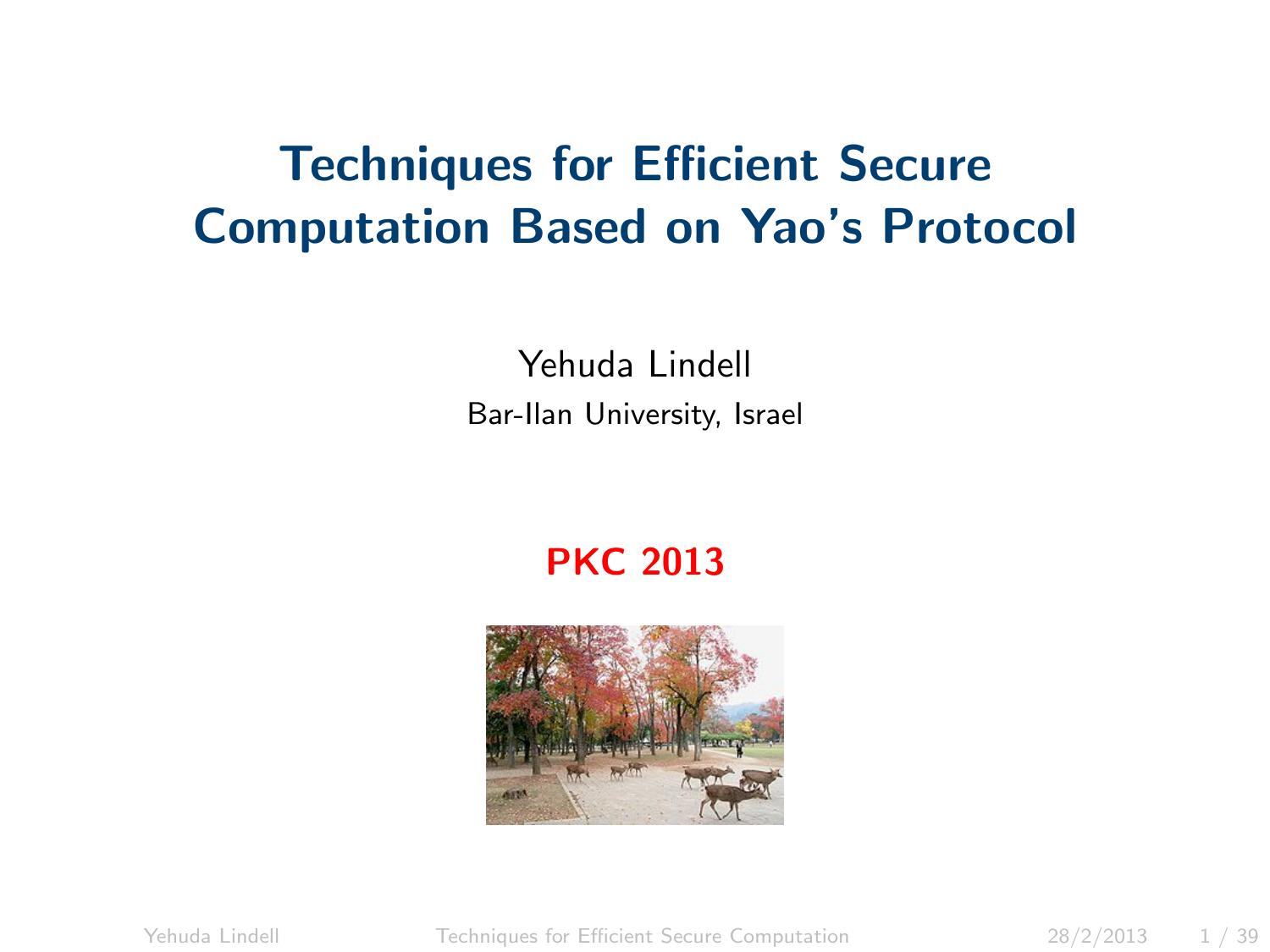### Secure Computation – Background

A set of parties  $P_1, \ldots, P_m$  with private inputs  $x_1, \ldots, x_m$  wish to compute a joint function  $f$  of their inputs while preserving secure properties such as:

- Privacy: nothing but the output  $f(x_1, \ldots, x_m)$  is revealed
- $\triangleright$  Correctness: the correct output is obtained
- $\triangleright$  Independence of inputs: no party can choose its input as a function of another party's input

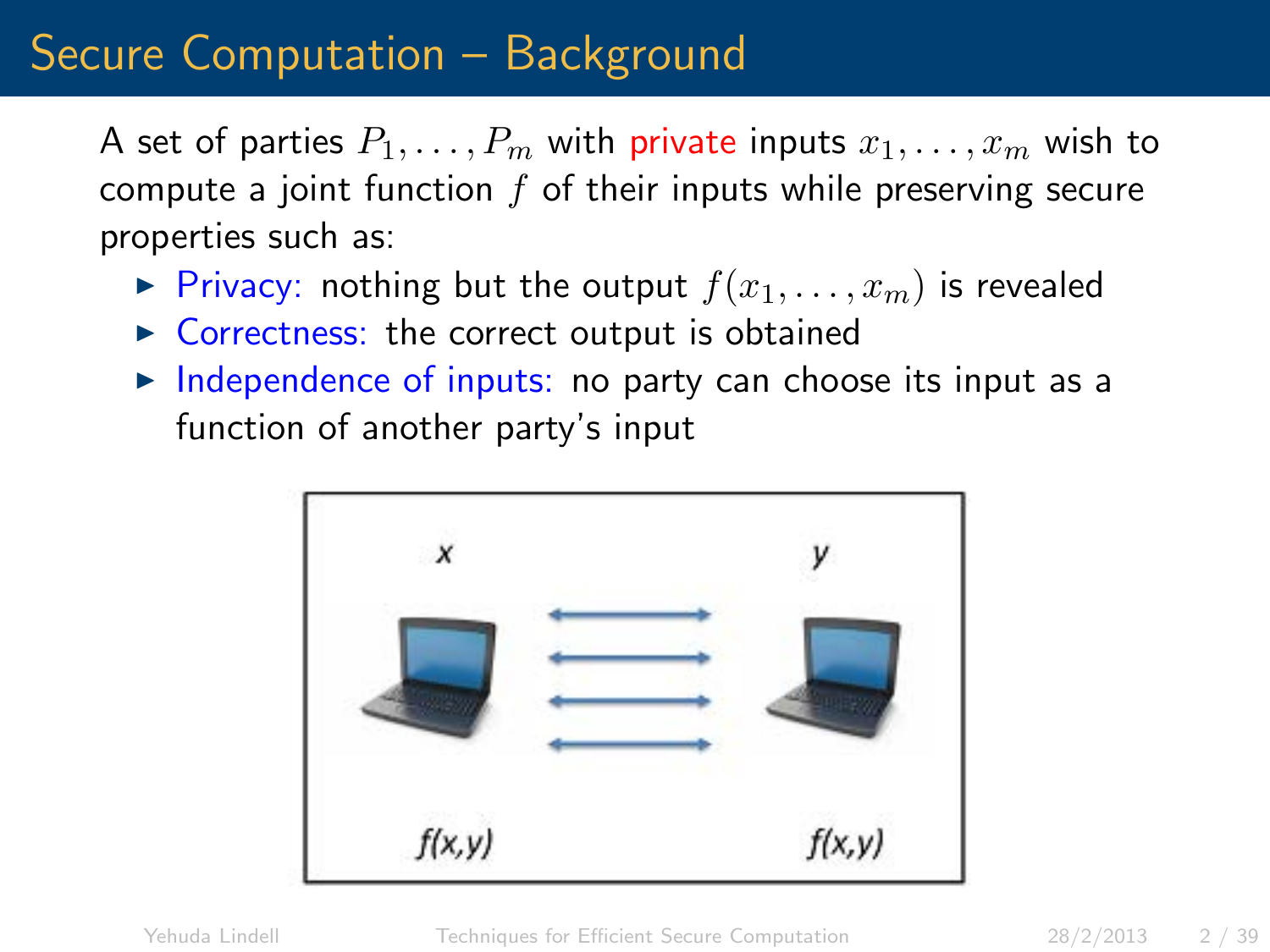#### In an election:

- $\triangleright$  Privacy means that individual votes are not revealed
- $\triangleright$  Correctness means that the candidate with the majority vote wins
- $\triangleright$  Independence of inputs means that you can't vote as a function of the outcome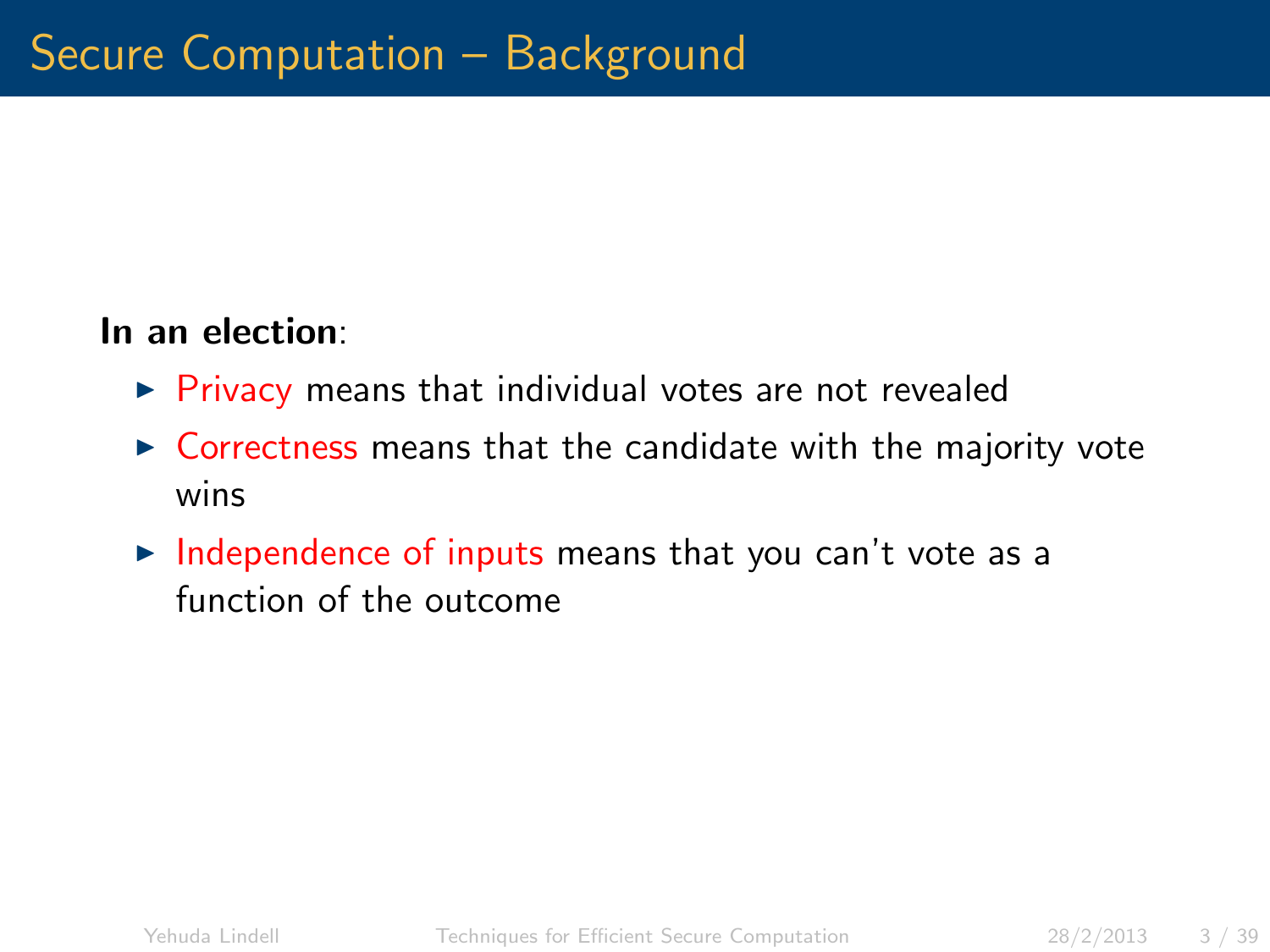Security must hold in the presence of adversarial behavior:

- $\triangleright$  Semi-honest: follows the protocol description but attempts to learn more than allowed
	- $\triangleright$  Models inadvertent leakage but otherwise gives a weak guarantee

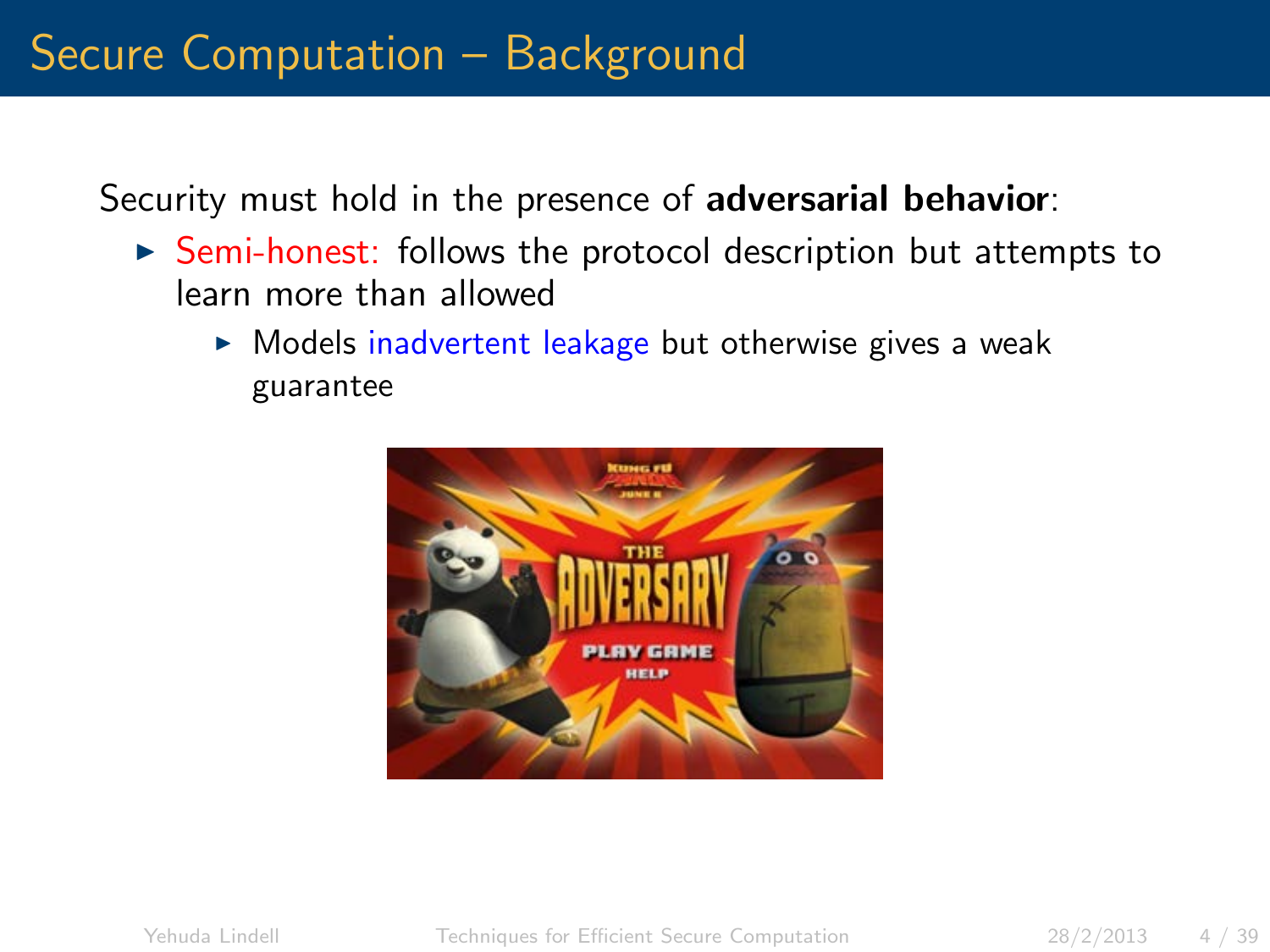### Secure Computation – Background

Security must hold in the presence of adversarial behavior:

- $\triangleright$  Malicious: follows any arbitrary attack strategy
	- $\triangleright$  Provides a very strong guarantee, but is hard to achieve with respect to efficiency



Security is formalized by comparing the output of a secure protocol to an ideal world where an incorruptible trusted party computes the function for the parties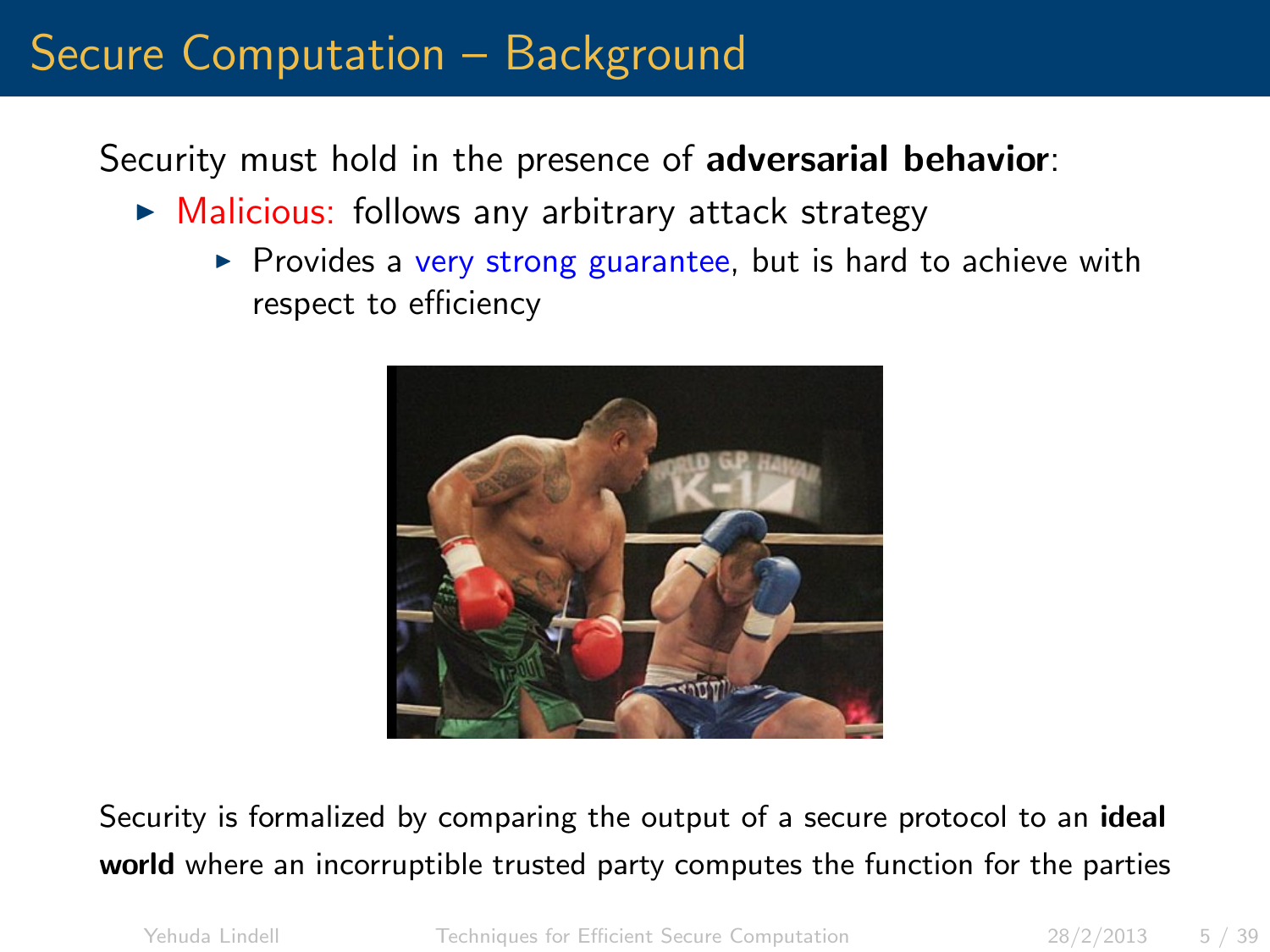Despite its stringent requirements, it was shown that essentially any function can be securely computed:

- $\triangleright$  In the presence of semi-honest adversaries [Yao86,GMW87]
- $\triangleright$  In the presence of malicious adversaries [GMW87]
- $\triangleright$  With perfect security where a 2/3 honest majority is guaranteed [BGW88]

Since the 1980s, the **feasibility** of secure computation has been studied heavily:

- $\blacktriangleright$  Assumptions
- $\triangleright$  Stronger adversaries (e.g., adaptive corruptions)
- $\triangleright$  Composition
- $\blacktriangleright$  And much much more.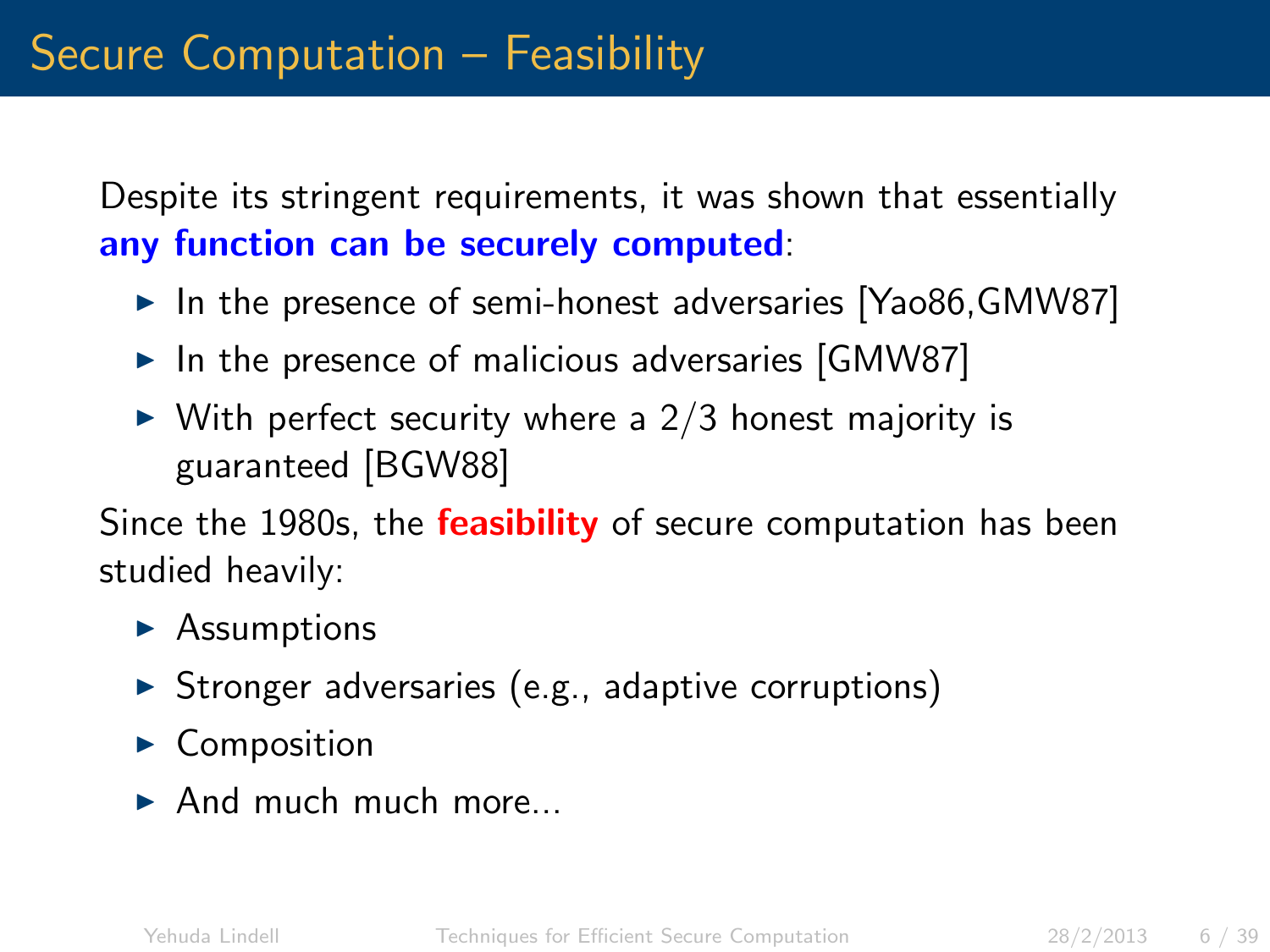### Secure Computation – Theory or Practice?

- $\triangleright$  Due to its broad applicability, secure computation has been a foundational theoretical topic of study since the mid 1980s
	- $\triangleright$  A rich and beautiful theory has been developed
- Recently, interest has grown with respect to the **practicality** of secure computation
	- Governments, security organizations, industry,...

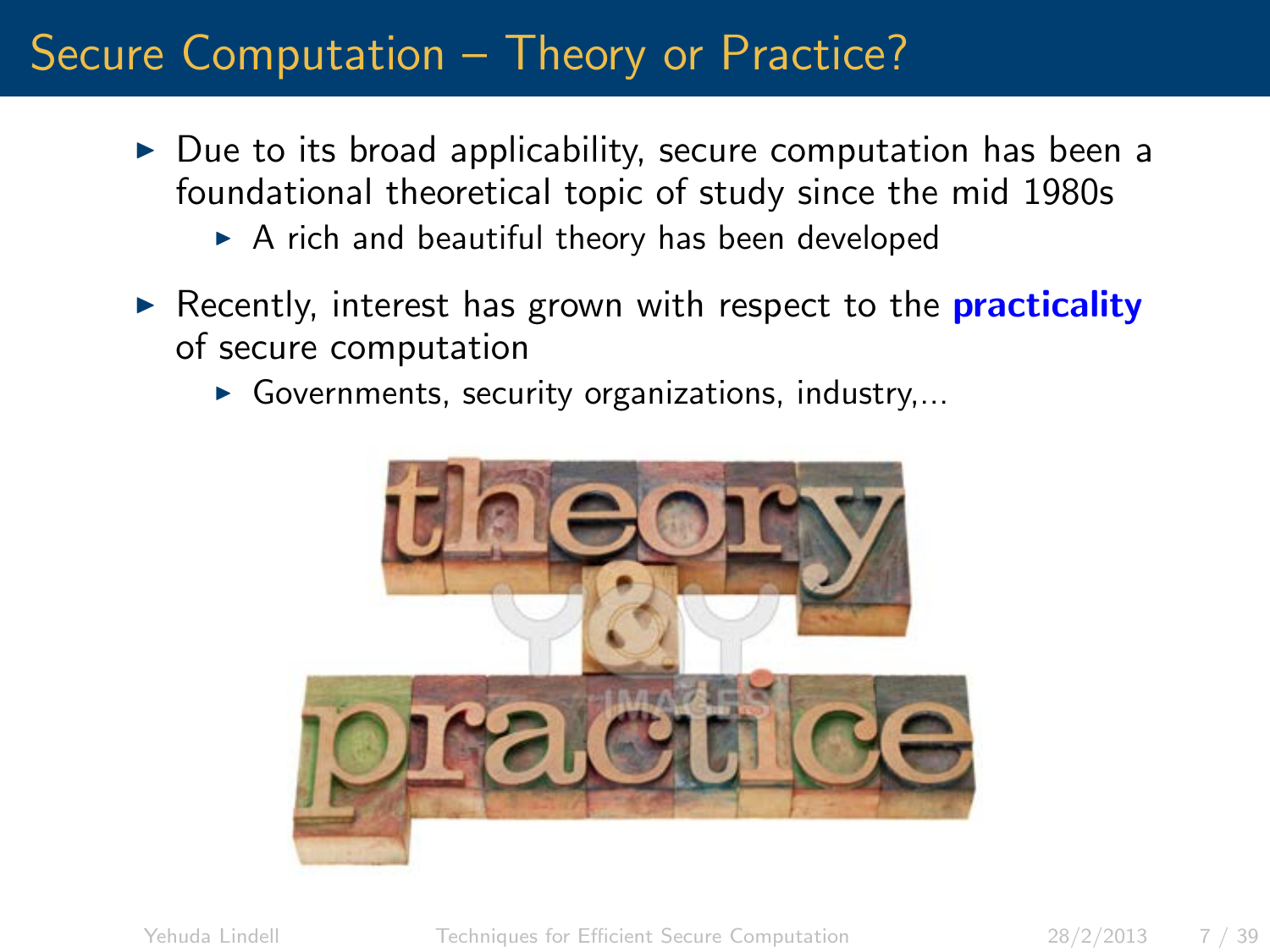In the last 5 years there has been incredible progress on making secure computation practical

- $\triangleright$  Todav we can run semi-honest secure computation for problems like secure AES in tens of milliseconds
	- $\triangleright$  We can run huge computations (on circuits of over a billion gates) in minutes
- $\triangleright$  We have protocols for malicious adversaries that give amazing amortized complexity
- $\triangleright$  Every year there are new significant breakthroughs

This is very surprising (and exciting): we now know that secure computation can be practical for a reasonably wide range of problems

 $\triangleright$  Ten years ago, no one dreamed that this would be possible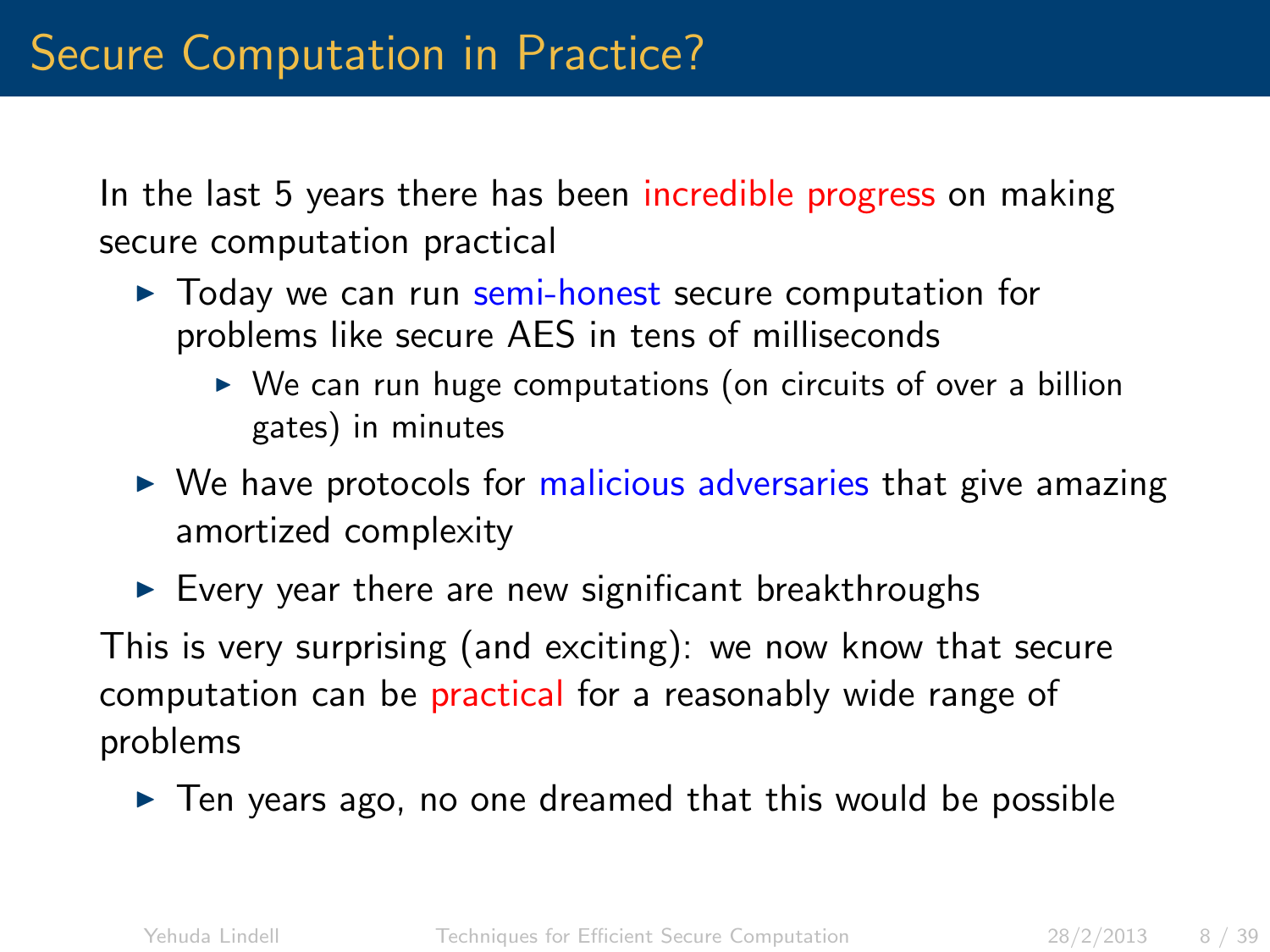### Efficient Secure Computation – Semi-Honest Adversaries From 2004 to 2013

- $\triangleright$  Yao's protocol from 1986 has a constant number of rounds and uses a few symmetric encryptions per gate
	- $\triangleright$  For many years, it was assumed that any protocol that is based on a circuit for computing the function cannot be practical
- $\blacktriangleright$  In 2004, the first implementation of a general secure computation protocol was carried out
	- $\blacktriangleright$  Fairplay an implementation of Yao's protocol for semi-honest adversaries
	- It was surprising to many that a circuit-based protocol could even run
	- $\blacktriangleright$  The billionaires' problem on 32-bit integers took between 1.25 seconds (LAN) and 4.01 seconds (WAN)
	- $\triangleright$  Median on ten 16-bit numbers (circuit of size 4383 gates) took between 7.09 and 16.63 seconds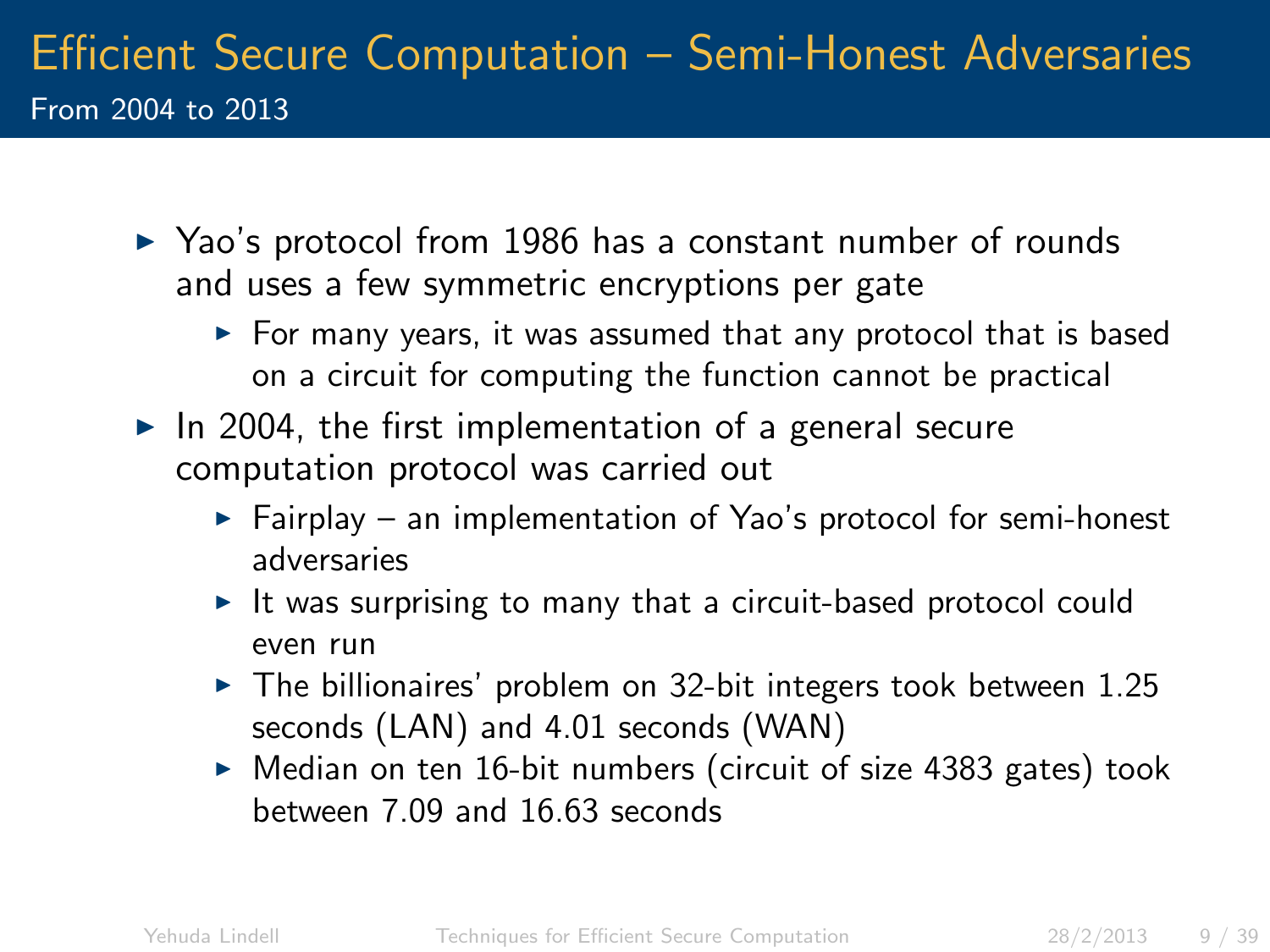- $\blacktriangleright$  In 2011, an implementation of Yao for semi-honest adversaries was carried out, using the state-of-the-art algorithmic improvements, and systems optimizations
	- $\triangleright$  Secure AES computation (with 9,280 non-XOR gates) took just 0.2 seconds overall (after an additional 0.6 seconds of preprocessing that can be used for many executions)
	- $\blacktriangleright$  In 2013, we can do even better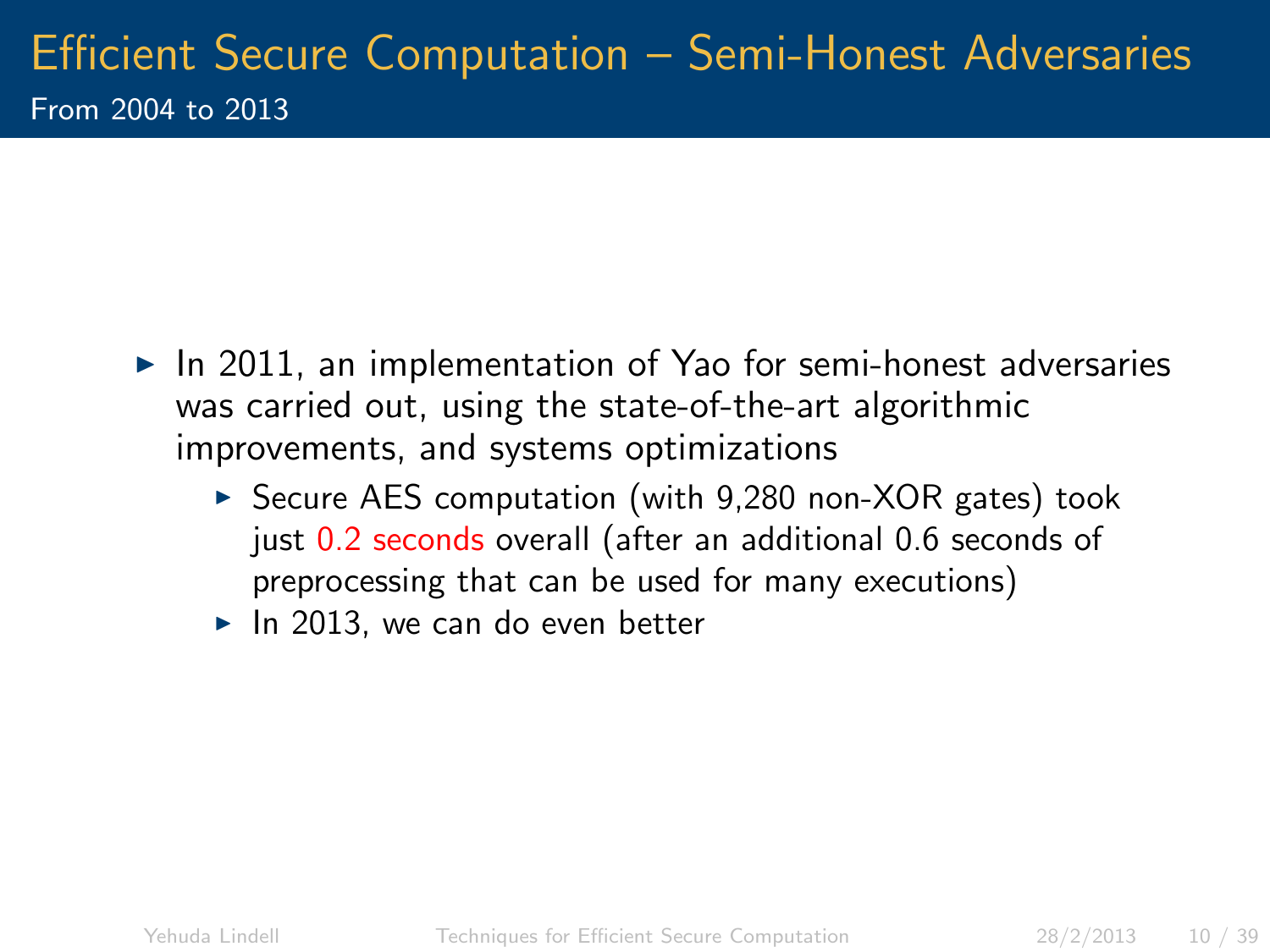### Secure Computation – Malicious Adversaries From 2004 to 2013

- $\triangleright$  In 2004, there were **no** efficient protocols whatsoever (the only way to achieve this level of security was via general zero-knowledge proofs for  $N \mathcal{P}$ )
	- $\triangleright$  There were protocols that need exponentiations per gate; e.g., [SchoenmakersTuyls2004]
	- $\triangleright$  These protocols can be efficient for small circuits but do not scale well
- $\blacktriangleright$  In 2013, we have a number of efficient protocols [NO09,IPS09,DO10,LOP11,BDOZ11,NNOS12,DPSZ12]
	- $\triangleright$  One important and influential approach is based on Yao's garbled circuits [Y86,LP07,LP11,sS11]
	- $\triangleright$  This approach appears to still give the lowest latency in a model with no preprocessing
	- $\triangleright$  In 2012, an implementation of secure AES computation took  $<$  30 seconds on 4-cores, and about 8 seconds on 16-cores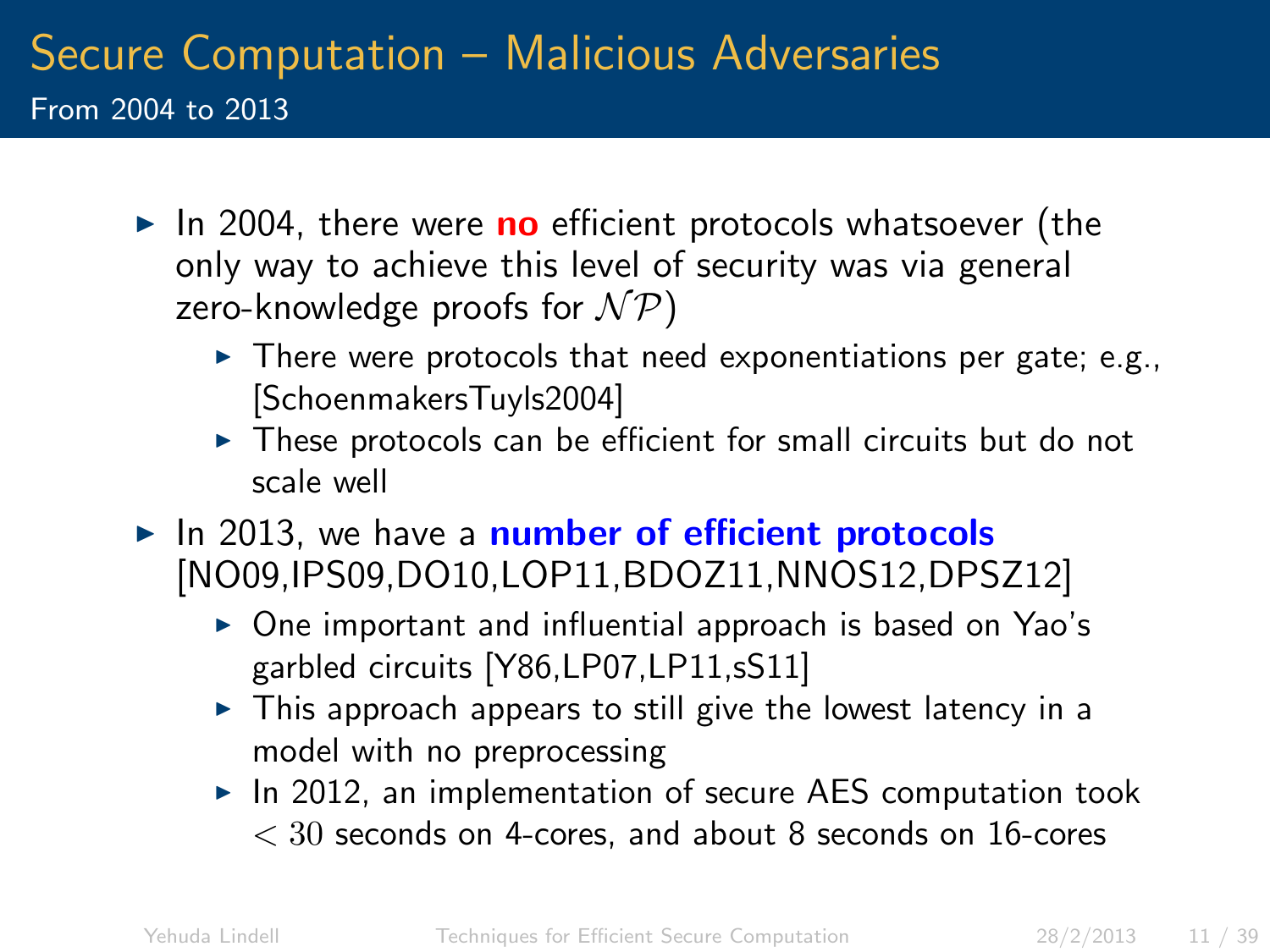## Secure Computation in Practice

Secure AES Computation

#### The problem of authentication and one-time passwords:

- $\triangleright$  Users have devices that compute a PRF of the current time etc. to generate one-time passwords
	- $\triangleright$  The cryptographic keys for one-time password generation are stored at a server
- $\triangleright$  A server breach means that all devices must be replaced (very costly and problematic, and so is avoided)
- $\triangleright$  The danger can be mitigated using secure computation
	- $\triangleright$  Share the key between two servers
	- $\triangleright$  In order to verify a one-time password, securely compute AES (without revealing anything about the key), and then verify
- $\triangleright$  The same method can be used to verify "bank transaction signing"

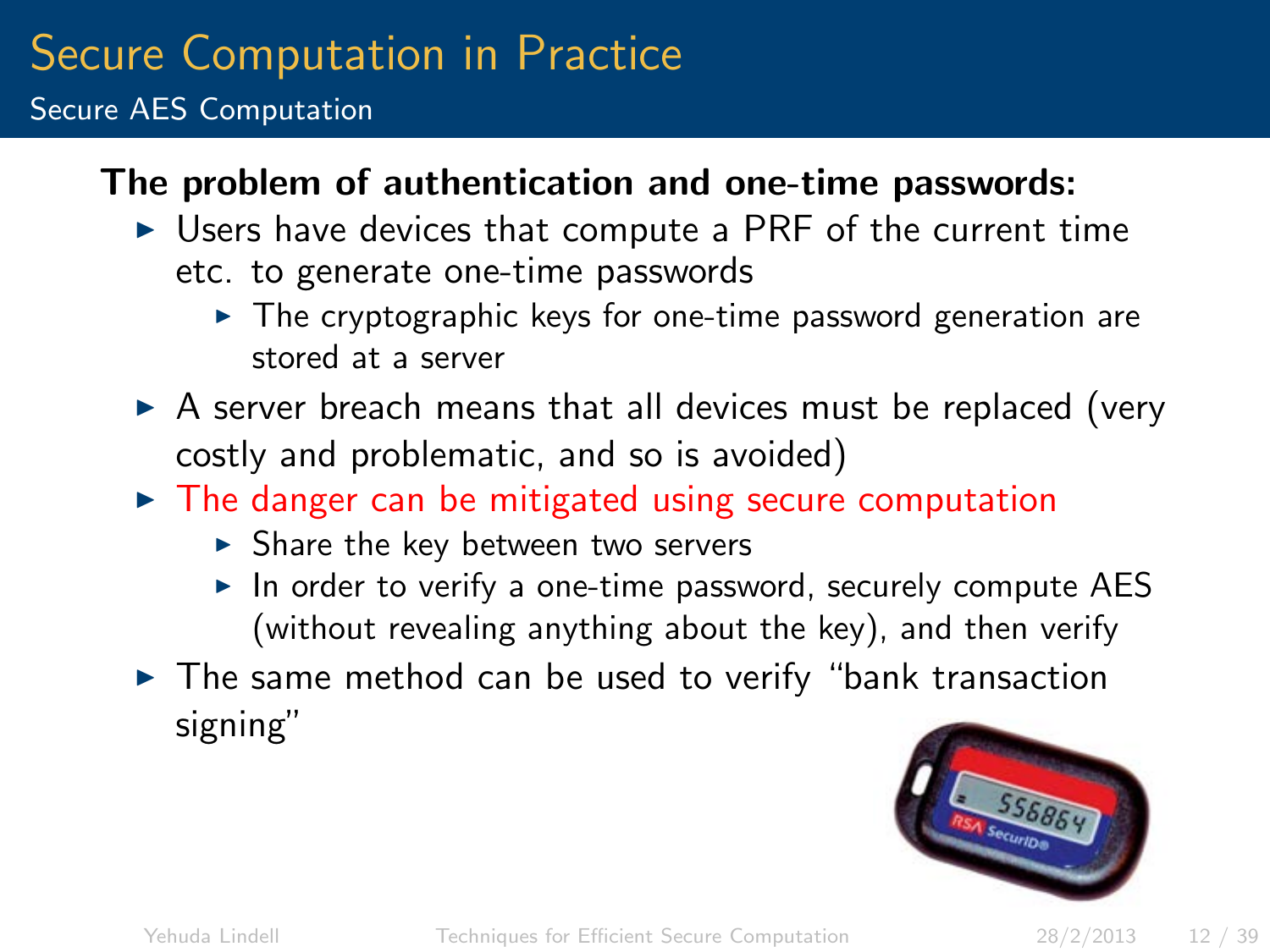## Secure Computation in Practice

Secure AES Computation

#### Data Breach at Security Firm Linked to Attack on **Lockheed**

By CHRISTOPHER DREW and JOHN MARKOFF Published: May 27, 2011

Lockheed Martin, the nation's largest military contractor, has battled disruptions in its computer networks this week that might be tied to a hacking attack on a vendor that supplies coded security tokens to millions of users, security officials said on Friday.

#### **Add to Portfolio**

Raytheon Co. **C** General Dynamics Corp **Boeing Company EX Lockheed Martin** Northrop Grumman Corp **EMC** Corporation

Go to your Portfolio »

The SecurID electronic tokens, which are used to gain access to computer networks by corporate employees and government officials from outside their offices, are supplied by the RSA Security division of the EMC Corporation.

| <b>W TWITTER</b>                 |
|----------------------------------|
| <b>In LINKEDIN</b>               |
| $\boxtimes$ SIGN IN TO<br>F-MAIL |
| <b>品 PRINT</b>                   |
| <b>ED REPRINTS</b>               |
| F SHARE                          |

RSA acknowledged in March that it had sustained a data breach that could have compromised some of its security

products. Executives in the military industry said Friday that Lockheed's problems appeared to stem from that data breach and could be the first public signs of damage from it.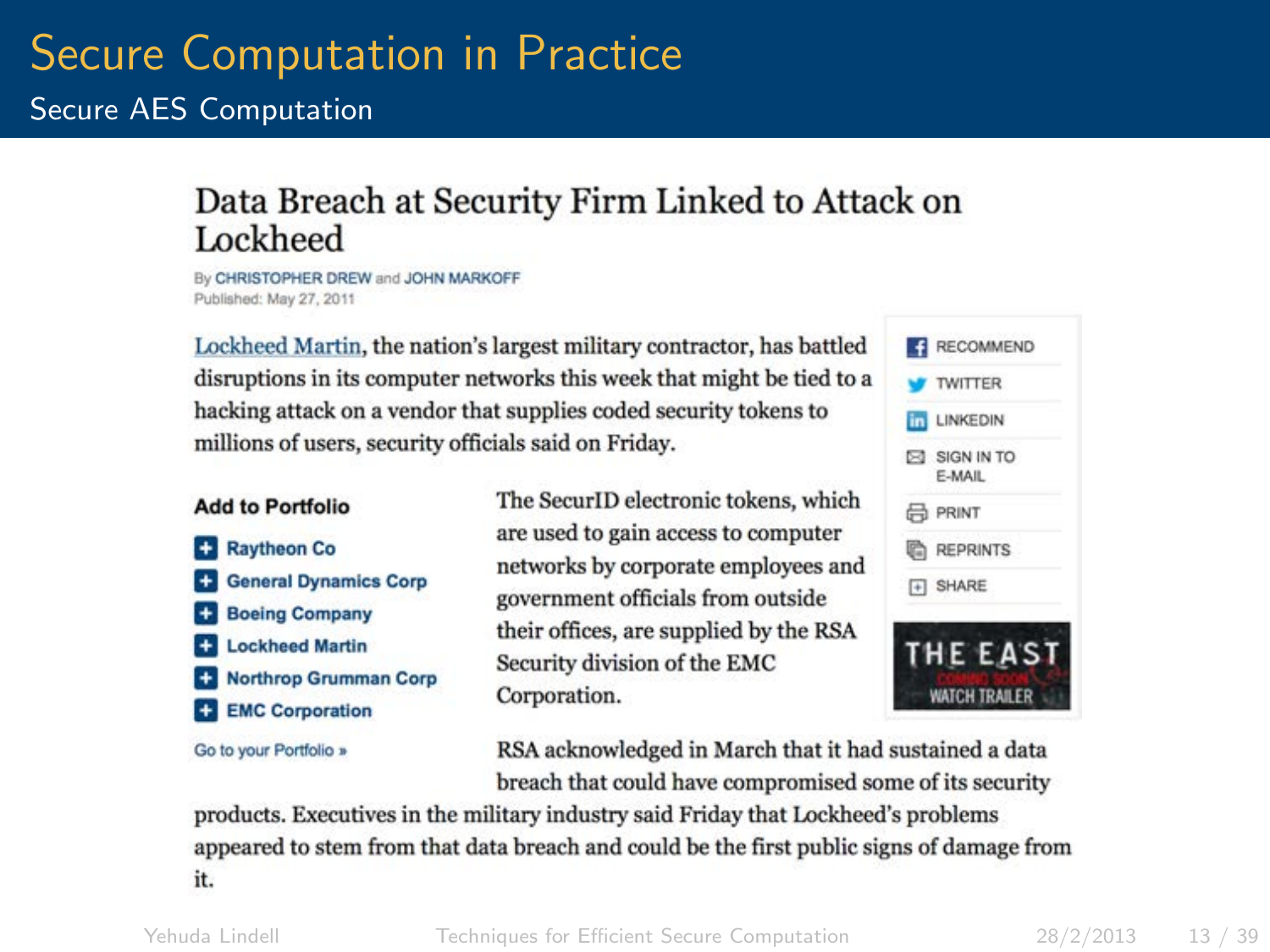### General versus Specific Protocols

- $\triangleright$  A general protocol can be used to compute any functionality (based on the **circuit** or some other general representation)
- $\triangleright$  For many years it was assumed that general protocols cannot compete with specific protocols
- $\triangleright$  In some cases, this may be true, but in many cases general protocols are the best we know
	- $\triangleright$  And they are good!
- $\triangleright$  Efficient general protocols have more applicability, and they save us having to guess what people want to compute
	- $\triangleright$  For years we talked about elections and auctions, but it appears that one-time password computation is of much more interest

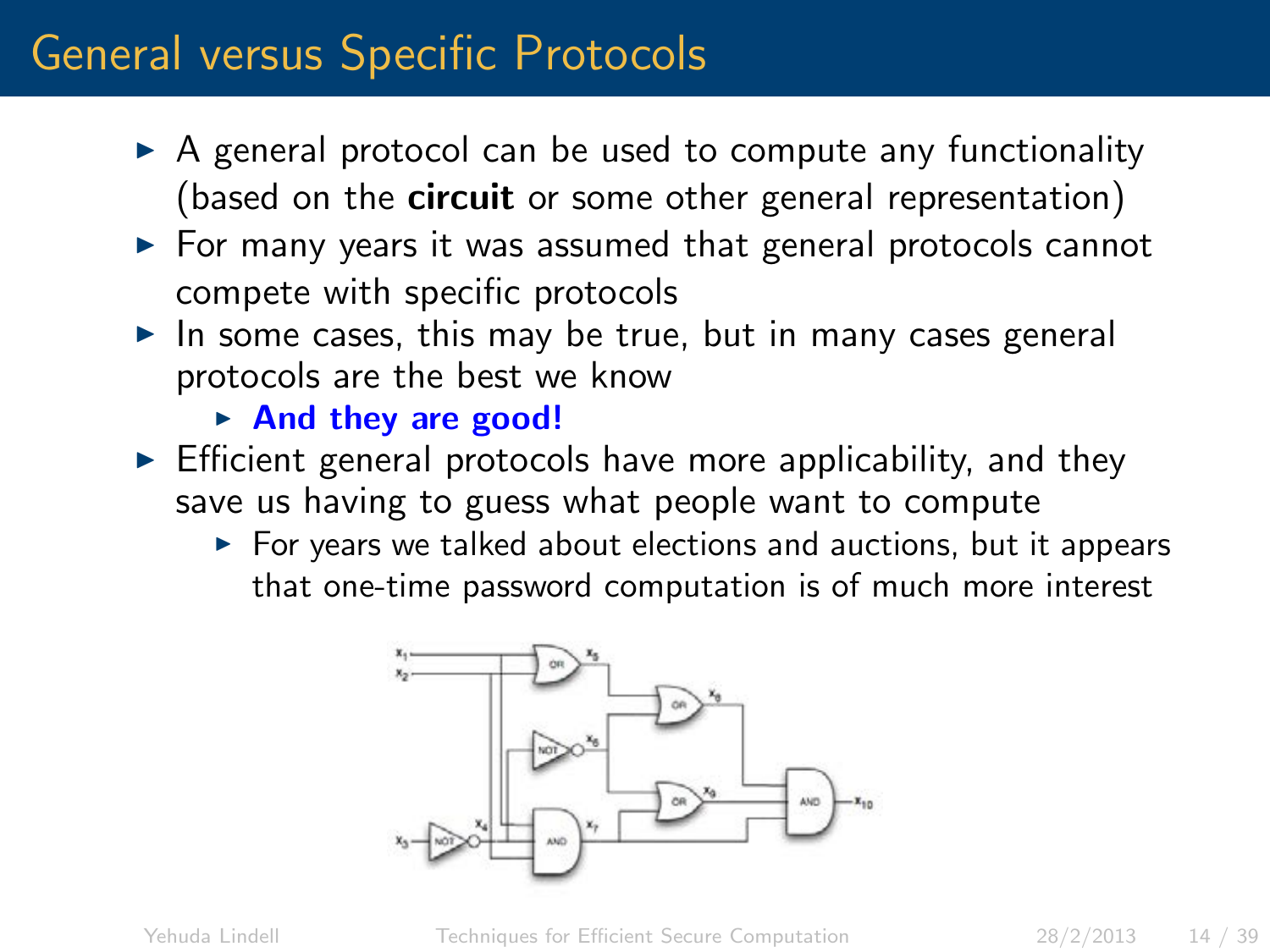- $\triangleright$  We will briefly review Yao's basic protocol
- $\triangleright$  We briefly mention the major techniques for improving efficiency in the semi-honest settings
- $\triangleright$  We will focus on how to deal with malicious adversaries
	- $\triangleright$  Understanding the problem and difficulty
	- $\triangleright$  The cut-and-choose technique and subtleties
	- $\triangleright$  An optimization to reduce bandwidth
	- $\blacktriangleright$  New developments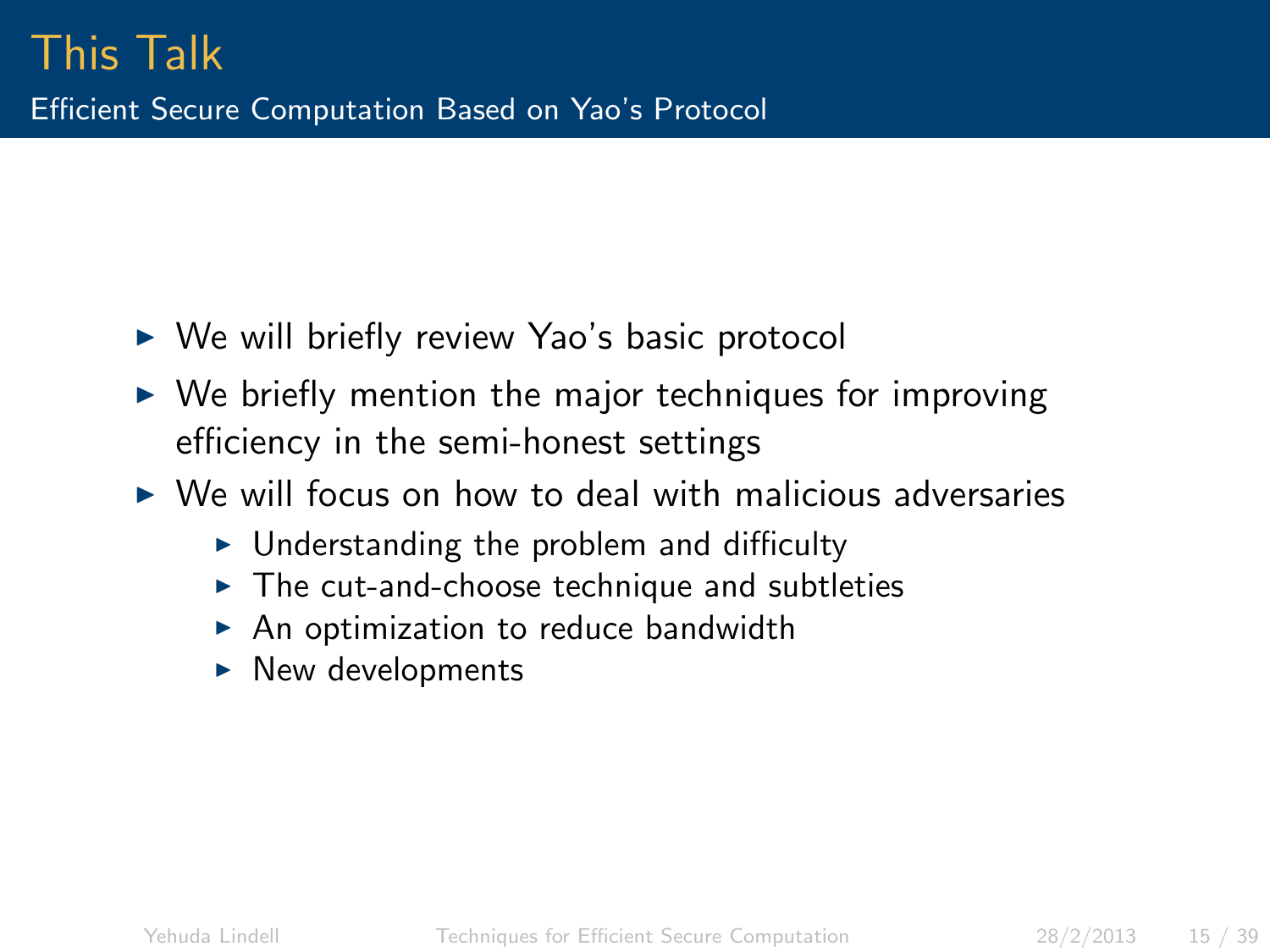A garbling of a circuit C is an "encryption" of the circuit with the following properties

- $\triangleright$  Two secret keys are associated with each input wire; one for the 0-bit and one for the 1-bit
- $\triangleright$  Given a single key for each input wire, it is possible to compute the associated output and nothing else. That is:
	- ► Given the keys associated with bits  $x_1, \ldots, x_n \in \{0, 1\}$ , it is possible to compute  $f(x_1, \ldots, x_n)$
	- ► Given the keys associated with  $x_1, \ldots, x_n \in \{0, 1\}$  it is not possible to learn anything beyond  $f(x_1, \ldots, x_n)$
- $\blacktriangleright$  How can garbled circuits be constructed?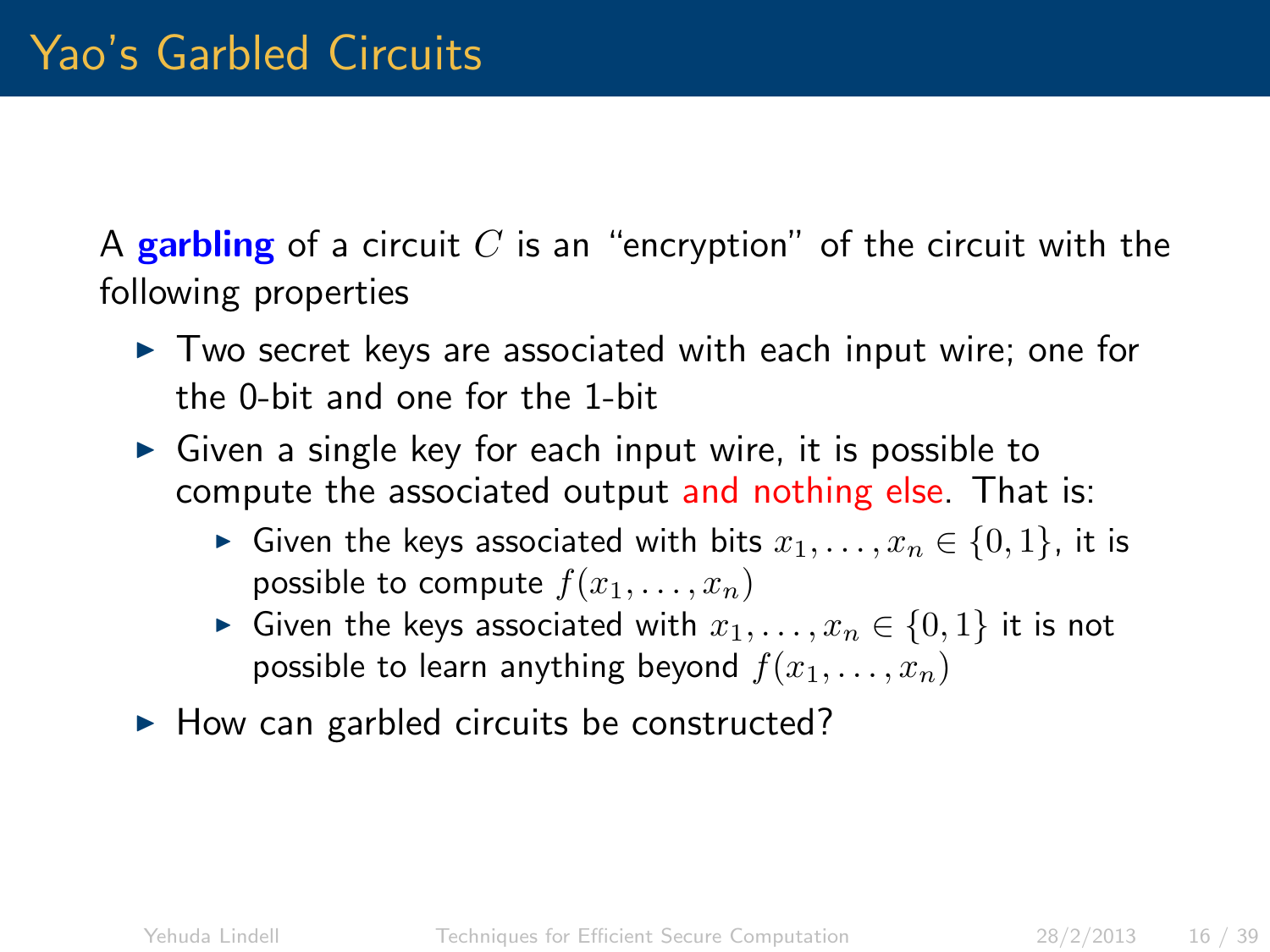# A Garbled Gate

| Input wires $i$ and $j$ , and output wire $\ell$ |  |  |
|--------------------------------------------------|--|--|
|                                                  |  |  |
|                                                  |  |  |

| $\boldsymbol{x}$ | $\boldsymbol{y}$ | $x \wedge y$ |
|------------------|------------------|--------------|
| 0                | Ⴖ                | O            |
| 0                |                  | 0            |
|                  | ი                | 0            |
|                  |                  |              |

A plain AND gate

| $\boldsymbol{x}$        | Y | $\boldsymbol{x}$<br>$\boldsymbol{y}$ |
|-------------------------|---|--------------------------------------|
| $\kappa_{i}$            |   | $k^0_\ell$                           |
| $k_i^{\rm o}$           |   | $k^0_\ell$                           |
| $\kappa_i$ <sup>+</sup> |   | $k^0_\ell$                           |
|                         |   |                                      |

The associated keys (garbled values)



The garbled gate (in random order)

- $\blacktriangleright$  Given  $k_i^{\alpha}$  and  $k_j^{\beta}$  $\frac{\beta}{j}$  for some  $\alpha,\beta\in\{0,1\}$ , can obtain  $k^{\alpha\wedge\beta}_\ell$  $\ell$
- But, nothing is revealed by this since all keys are random!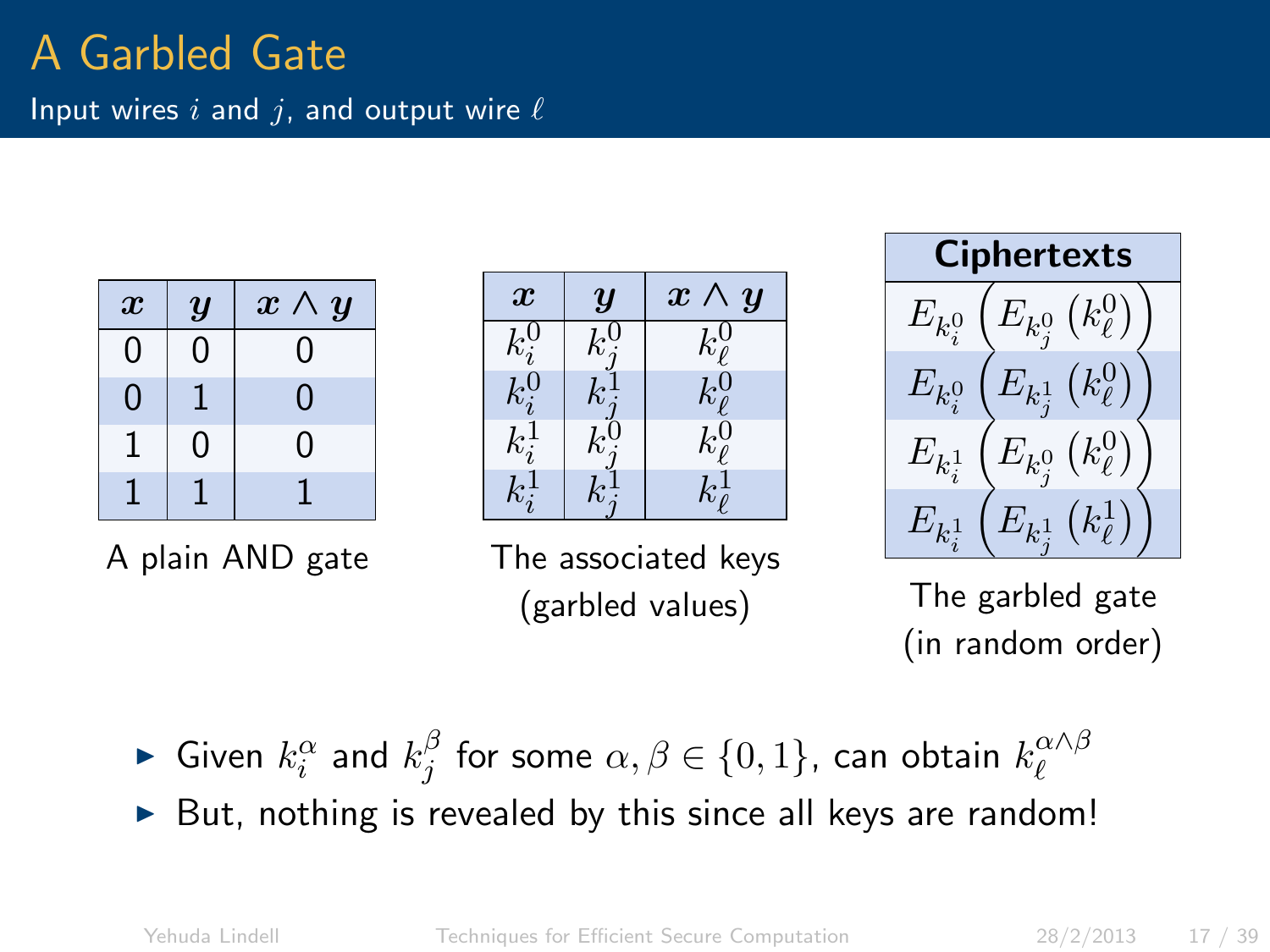### A Garbled Circuit

Input wires  $d, a, b, e$  and output wires  $f, q$ 



- Garbled gates can be combined together naturally
- Given one key for every input wire, can compute the entire circuit without learning anything but the output

Yehuda Lindell [Techniques for Efficient Secure Computation](#page-0-0) 28/2/2013 18 / 39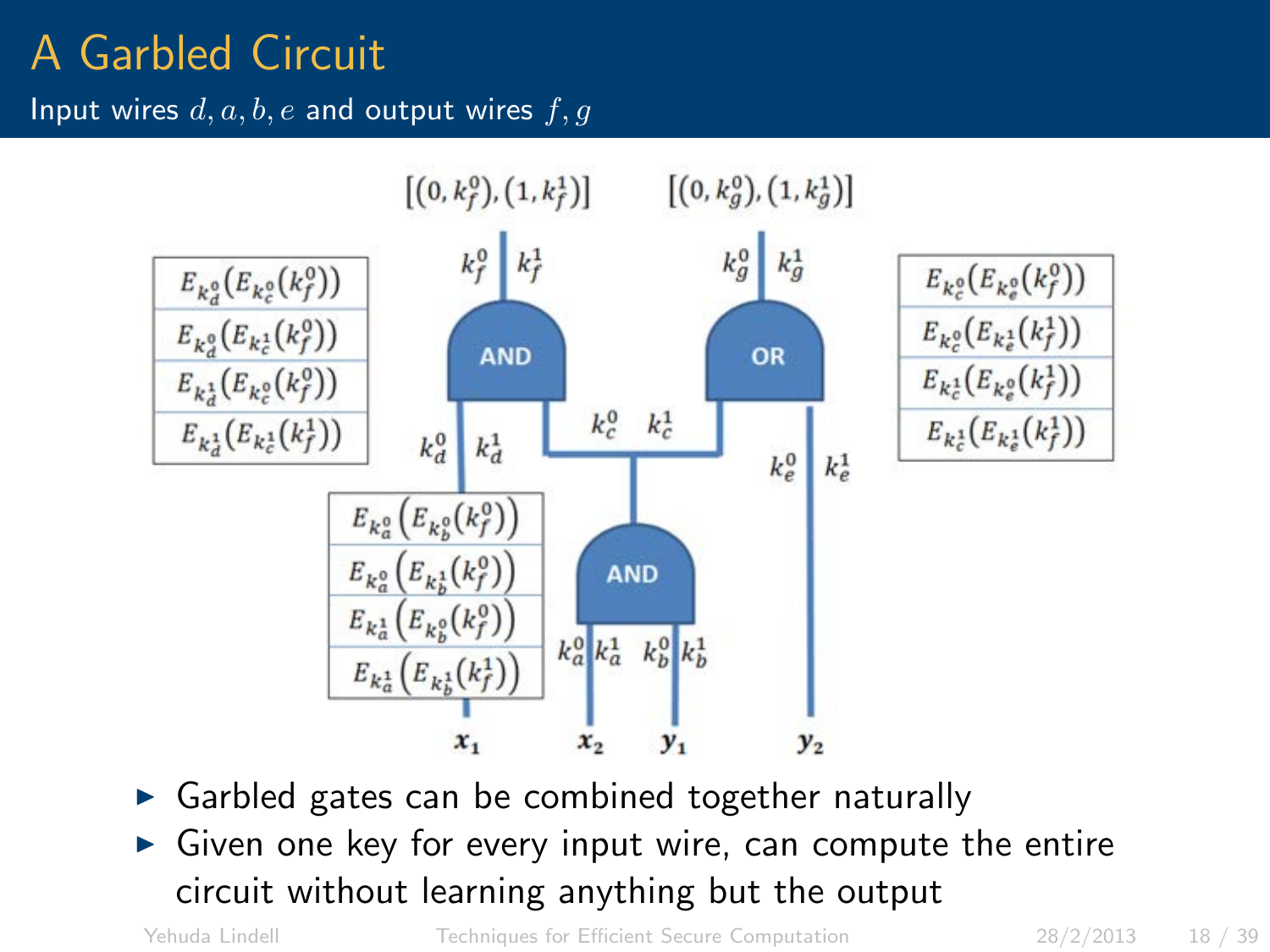#### Correct computation:

- $\triangleright$  How does the circuit evaluator know which decryption is correct?
- $\triangleright$  Can include redundancy, but then the evaluator has to try all 4 (on average 2.5)
- $\triangleright$  Choose random "selector bits" that point to the correct ciphertext (these are random so reveal nothing about the association between the key and the bit)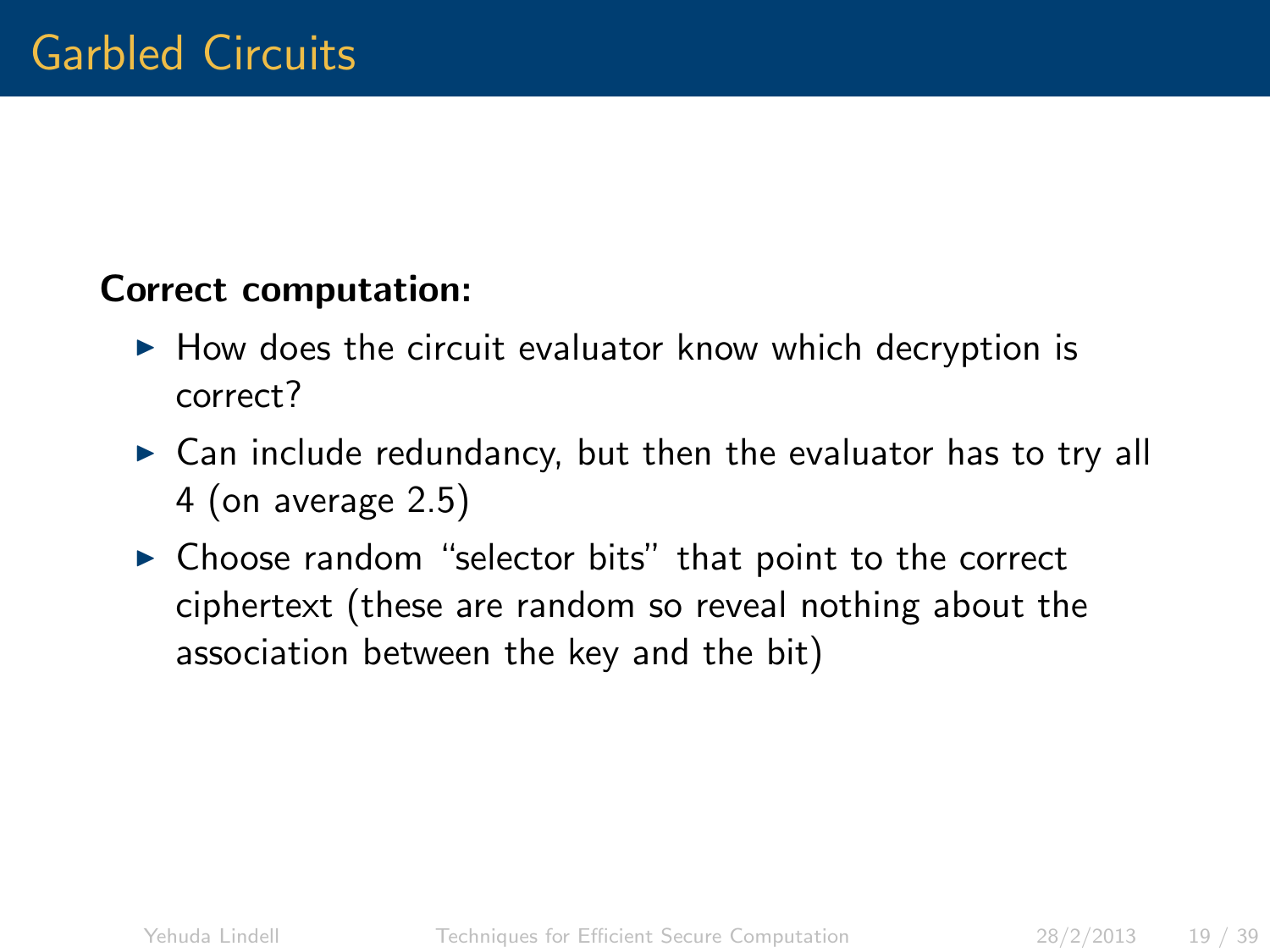#### A protocol for securely computing  $f(x, y)$ :

- **Inputs:**  $P_1$  has  $x$ , and  $P_2$  has  $y$
- $\blacktriangleright$  Party  $P_1$  constructs a garbled circuit computing the function f and sends it to party  $P_2$
- $\blacktriangleright$  Party  $P_1$  sends the keys associated with its input x to  $P_2$
- $\triangleright$  P<sub>1</sub> and P<sub>2</sub> run 1-out-of-2 oblivious transfer for every bit of  $P<sub>2</sub>$ 's input
	- In the ith OT,  $P_2$  inputs  $y_i$  (its ith input bit) and  $P_1$  inputs the pair of keys  $k_i^0, k_i^1$  associated with this input wire
	- $\blacktriangleright$   $P_2$  receives  $k_i^{y_i}$  and learns nothing about  $k_i^{\overline{y_i}}$
- Given one key for every input wire,  $P_2$  computes the garbled circuit, obtains the output  $f(x, y)$ , and sends it to  $P_1$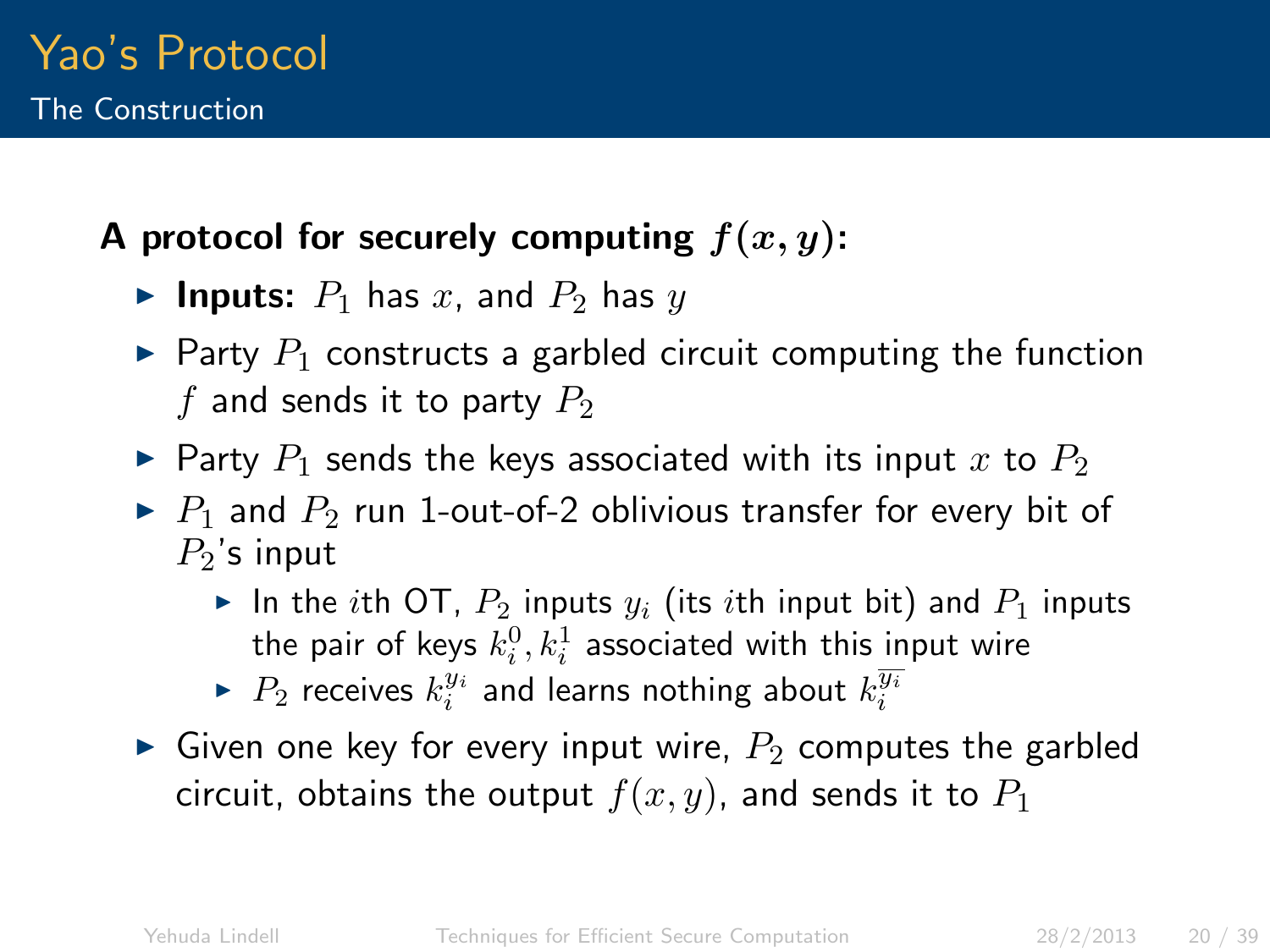#### $P_1$  corrupted:

- $\blacktriangleright$  P<sub>1</sub> learns nothing in the OTs and only sees  $f(x, y)$
- $\triangleright$  This view is easy to simulate given the input and output

#### $P_2$  corrupted:

- $\blacktriangleright$  P<sub>2</sub> learns a single key only for every input wire
	- $\blacktriangleright$  This is trivial for  $P_1$ 's input wires
	- In This follows from the security of OT for  $P_2$ 's input wires
- From the above,  $P_2$  learns nothing but the output from the garbled circuit
- $\triangleright$  This view is simulated by constructing a garbled circuit that just outputs the prescribed output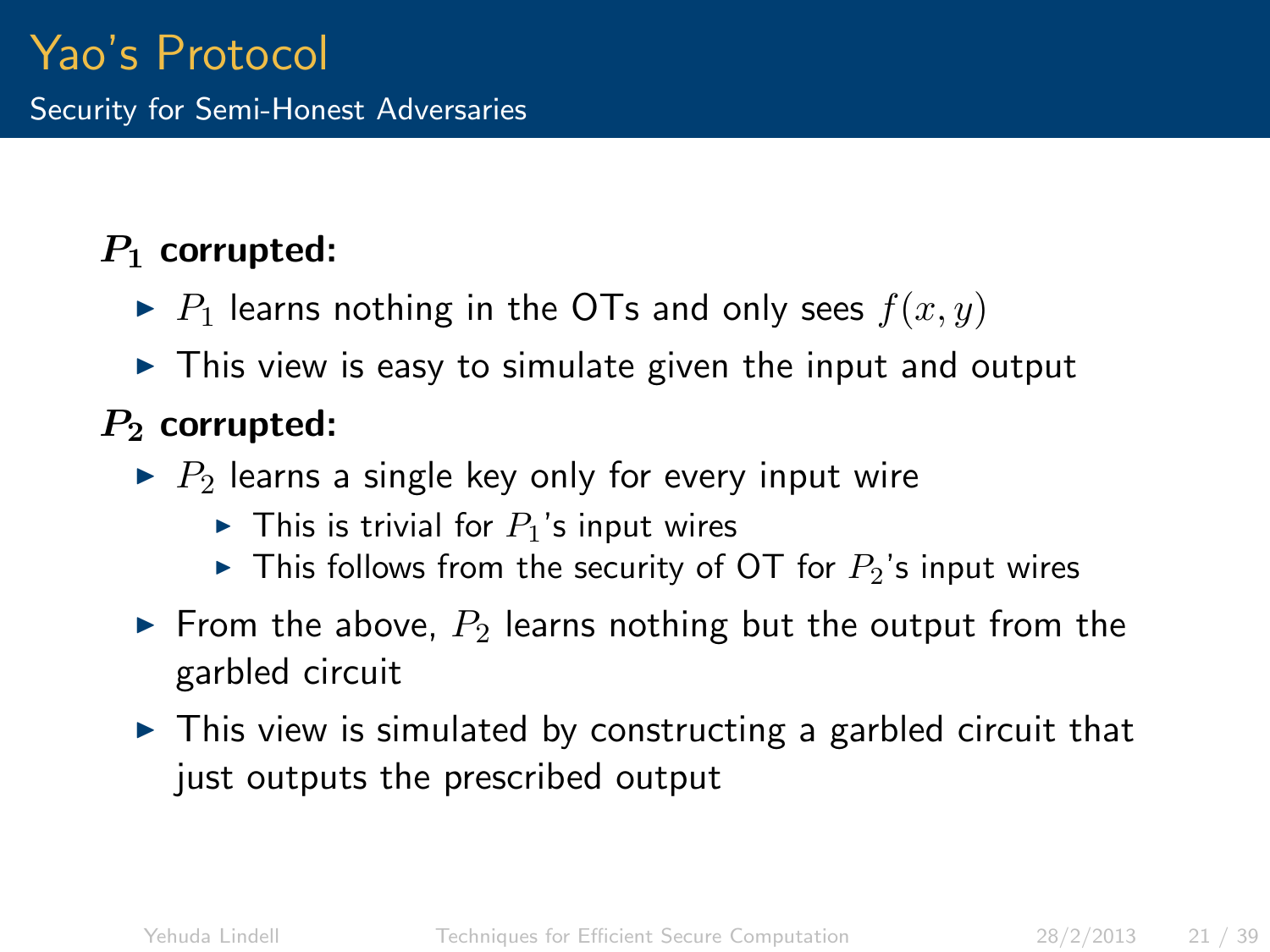### Optimizations for Yao's Circuits A Brief Look

- $\triangleright$  Double-encryption optimizations [LPS08, BHR12]: garbled gate naively costs 8 encryptions to generate and 2 to evaluate; this can be reduced to a half (at the expense of assumptions)
- Free XOR gates  $[KS08]$ : it is possible to choose the garbled values so that XOR gates can be computed by just XORing the input wires
- $\triangleright$  Garbled row reduction [PSSW09]: reduce the number of ciphertexts to transmit from 4 to 3 (save bandwidth; a real bottleneck)
- $\triangleright$  Circuit optimizations: make circuits smaller, and with more XOR gates and less AND gates (a new engineering problem)
- $\triangleright$  Oblivious transfer extensions [IKNP03]: compute 128 real OTs once, and derive many OTs from hash calls only
- $\triangleright$  Pipelined execution [HEKM11]: Split the circuit into parts and have the parties compute in parallel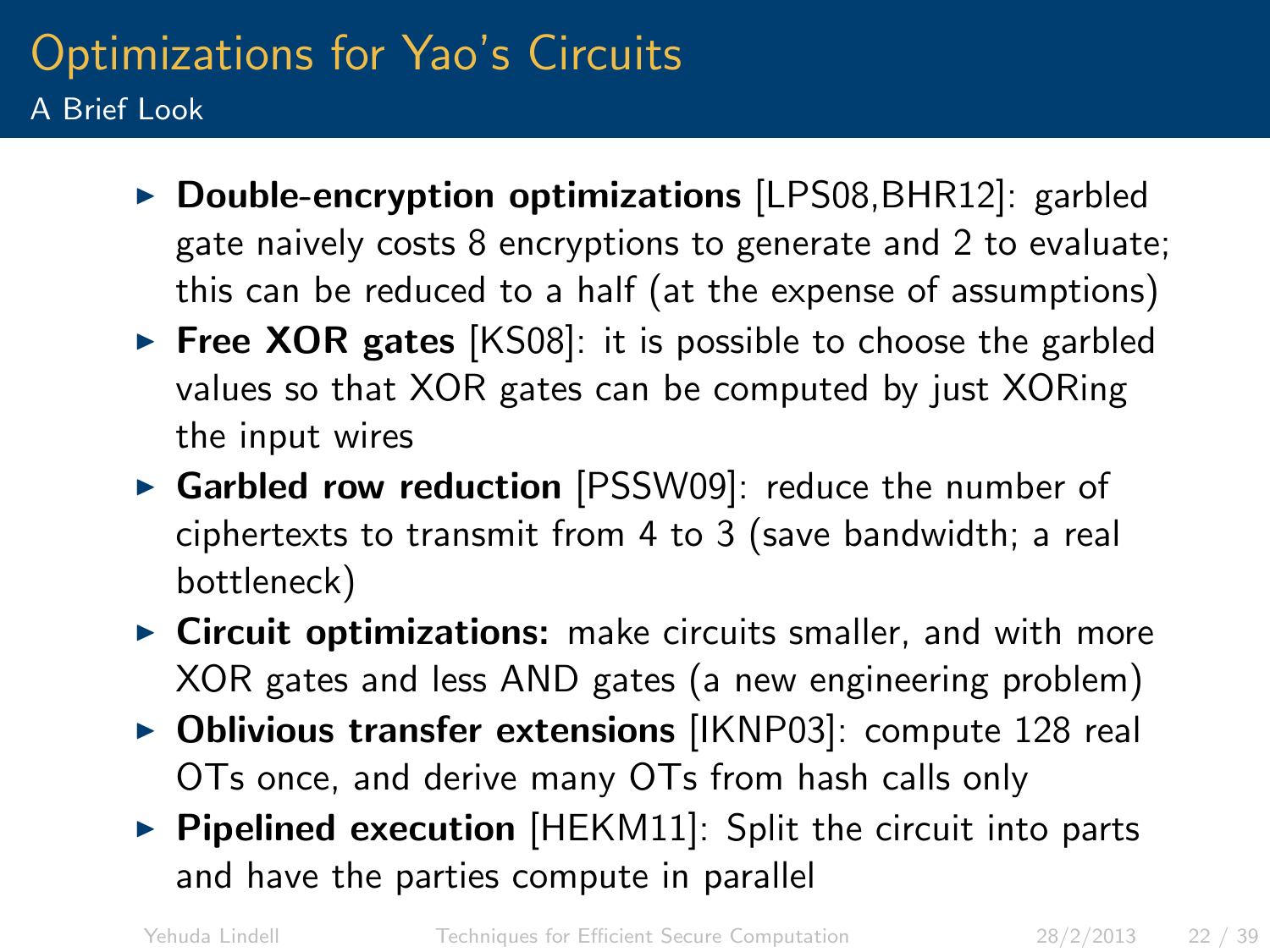#### $\triangleright$  The OT must be secure for malicious adversaries

- $\triangleright$  This was a problem 5 years ago: the best protocols required  $O(n)$  exponentiations
- $\triangleright$  In 2008, this was solved by [PVW] (stand-alone model version in [HL10]): the cost is  $11m + 15$  regular DDH exponentiations for m transfers

#### $\triangleright$  The circuit may not be correctly constructed

- $\triangleright$  This is not just a problem of correctness, but also of privacy
- $\triangleright$  The circuit can compute a different function of the evaluator's input, revealing something that should remain secret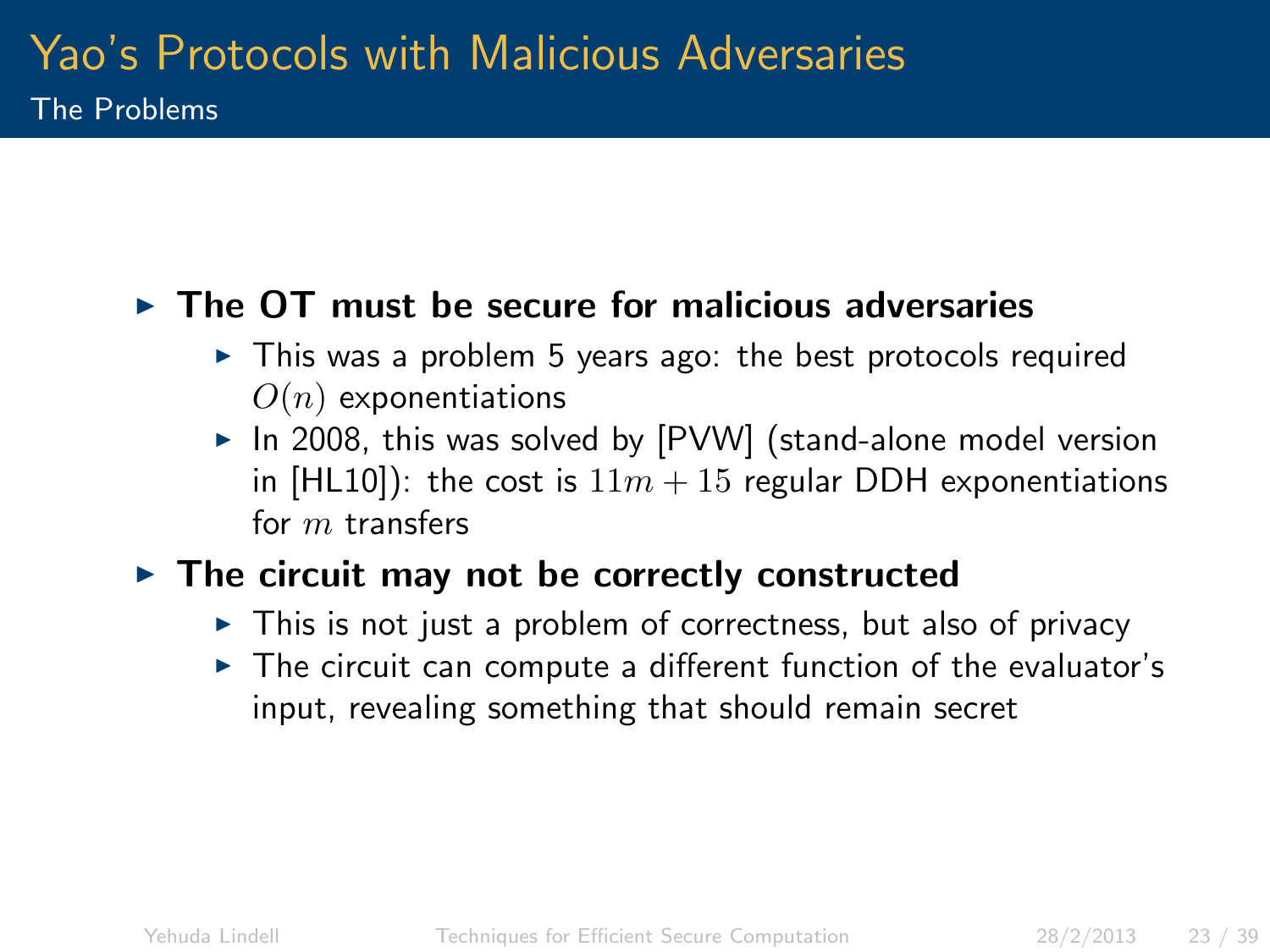### Ensuring Correctness of the Circuit

#### The cut-and-choose paradigm:

- $\blacktriangleright$  P<sub>1</sub> constructs many copies of the circuit
- $\blacktriangleright$   $P_2$  challenges  $P_1$  on half of them
- $\blacktriangleright$  P<sub>1</sub> opens the requested half and  $P_2$  checks that are correct
- $\triangleright$  The parties evaluate the remaining circuits and take output

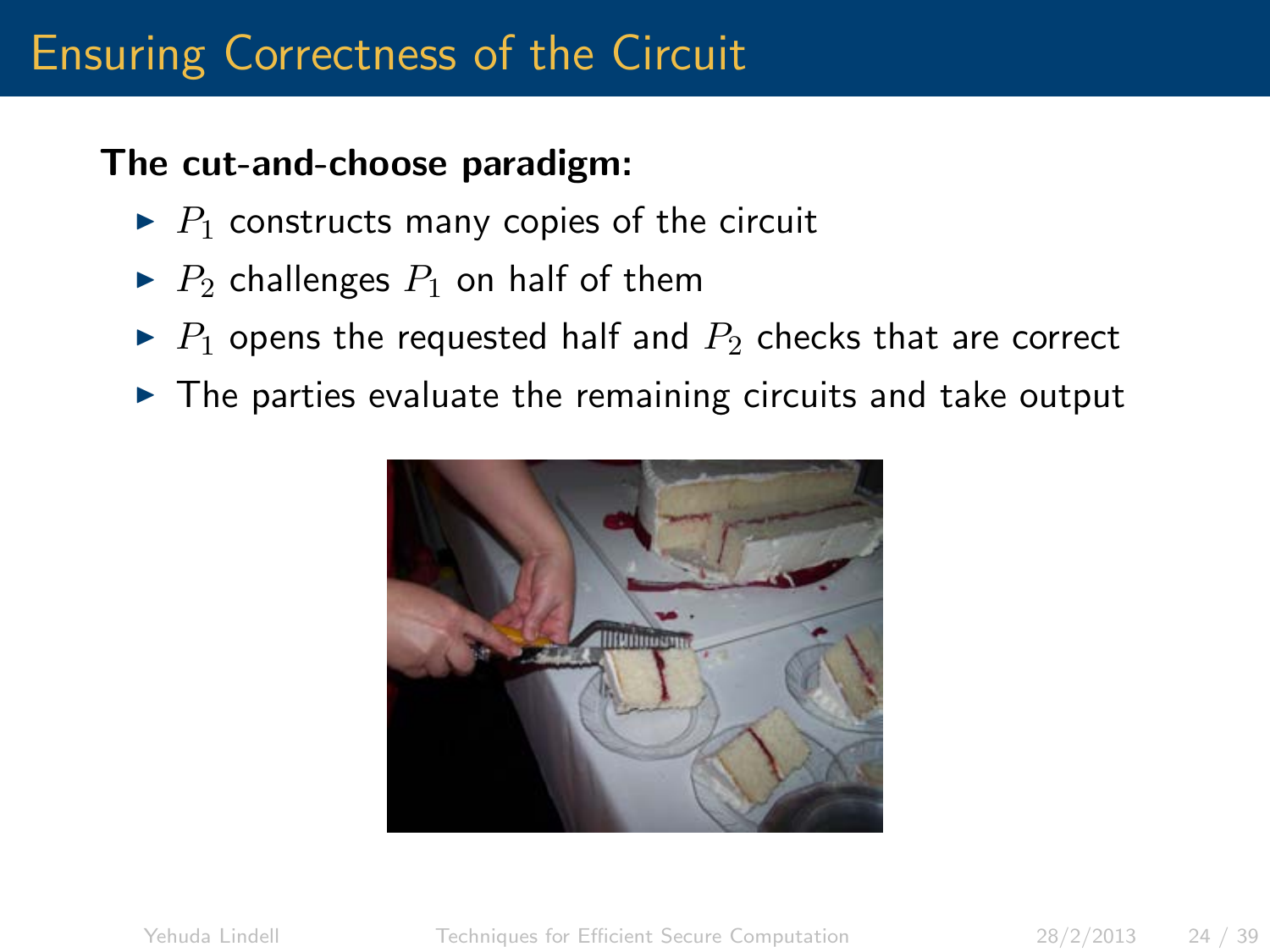Opening a Pandora's Box

#### We solve a problem but generate many new ones:

- $\triangleright$  The parties compute many circuits: we need to force them to use the same inputs in all
- $\triangleright$  Opening a circuit means providing all keys on input wires: it may be possible to construct a circuit with two sets of keys – one opening it to the correct circuit and one to a different circuit
- $\triangleright$  The circuits may be correct, but the garbled keys may not be:  $P_1$  can give invalid 0-keys for the first bit of  $P_2$ 's input
	- If the first bit of  $P_2$ 's input is 0, then it cannot compute and so must abort
	- If the first bit of  $P_2$ 's input is 1, then it computes
	- In Thus,  $P_1$  can learn the first bit of  $P_2$ 's input by observing if it aborts or not
	- $\triangleright$  This is called a selective bit attack [KS06]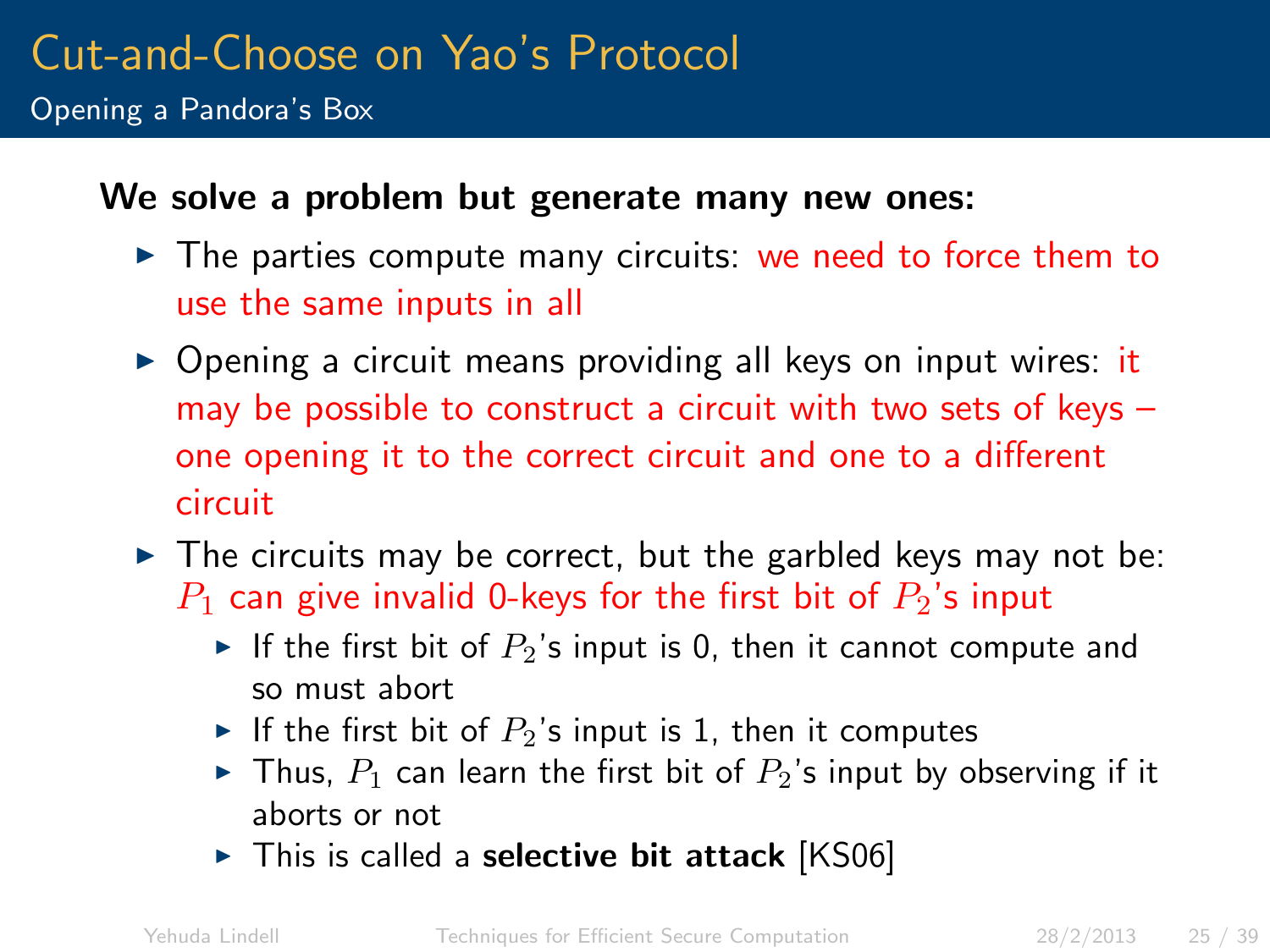#### What should  $P_2$  do if not all computed circuits give the same output?

- $\triangleright$  Observe that a few circuits may be incorrect with good probability!
- If  $P_2$  aborts, then  $P_1$  can carry out the following attack:
	- $\triangleright$  P<sub>1</sub> generates one garbled circuit that outputs garbage if the first bit of  $P_2$ 's input is 0; otherwise it computes f
	- $\triangleright$  With probability  $1/2$ , this circuit is not checked
	- If the first bit of  $P_2$ 's input is 0, it aborts
	- If the first bit of  $P_2$ 's input is 1, it does not abort
	- In Thus,  $P_1$  can learn the first bit of  $P_2$ 's input by observing if it aborts or not

#### In Thus,  $P_2$  cannot abort, even though it knows that  $P_1$  is trying to cheat!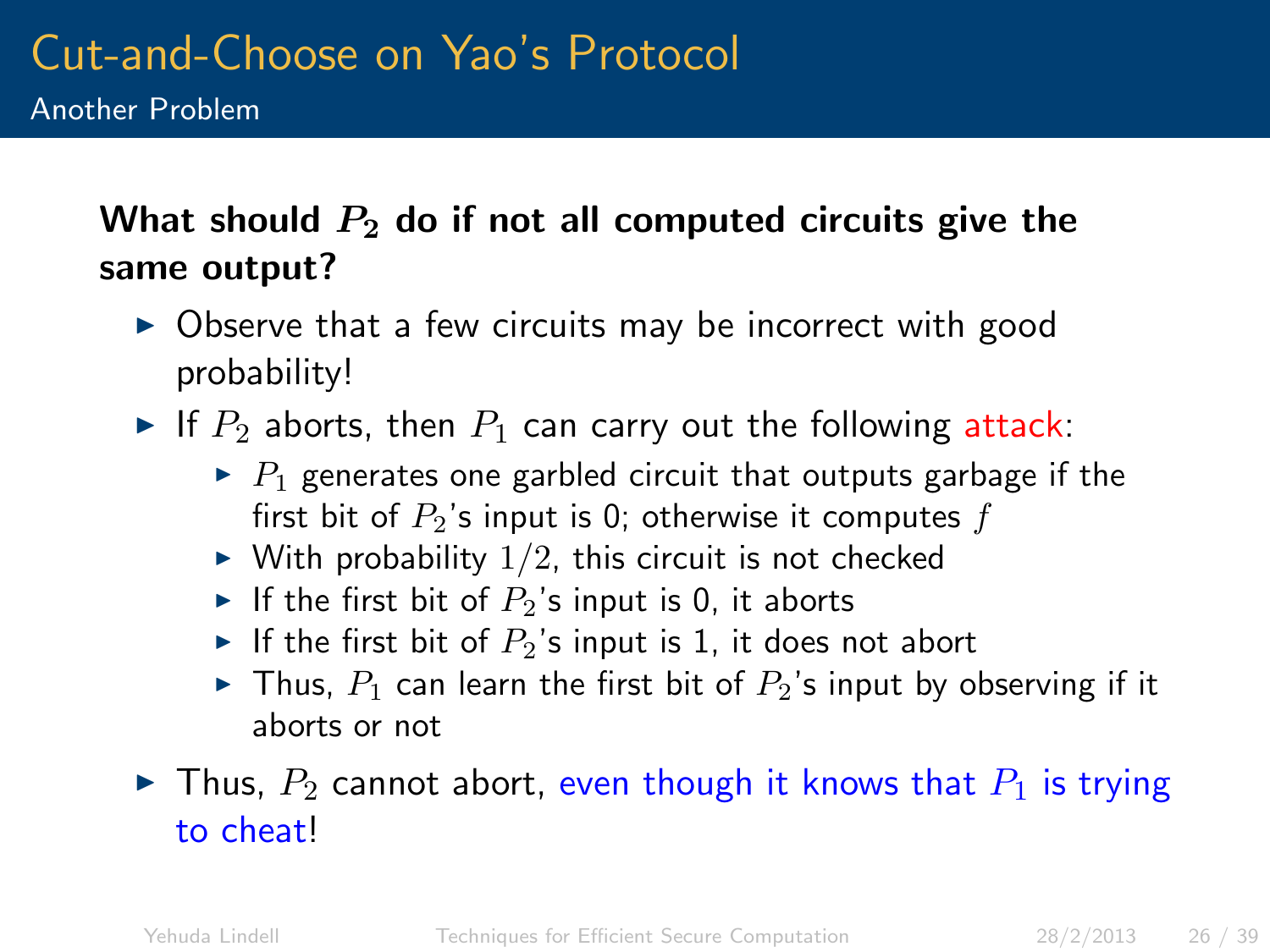### Strategy for Determining Output

#### Party  $P_2$  cannot abort, and so takes the majority output

- $\triangleright$  This is sound since the probability that a majority of the unopened circuits are incorrect is negligible (in the number of circuits)
- $\triangleright$  But, what is the function bounding the probability of cheating?
	- $\triangleright$  This is important since it determines the number of circuits, which has a huge ramification on efficiency
- $\blacktriangleright$  An inaccurate computation:
	- $\blacktriangleright$  Let s be the number of circuits
	- The adversary succeeds if  $\frac{s}{4}$  circuits are incorrect and none of them are chosen to be checked
	- Assume each circuit is checked w.p.  $1/2$ , this occurs with probability  $2^{-s/4}$
	- ► For security of  $2^{-40}$  need  $160$  circuits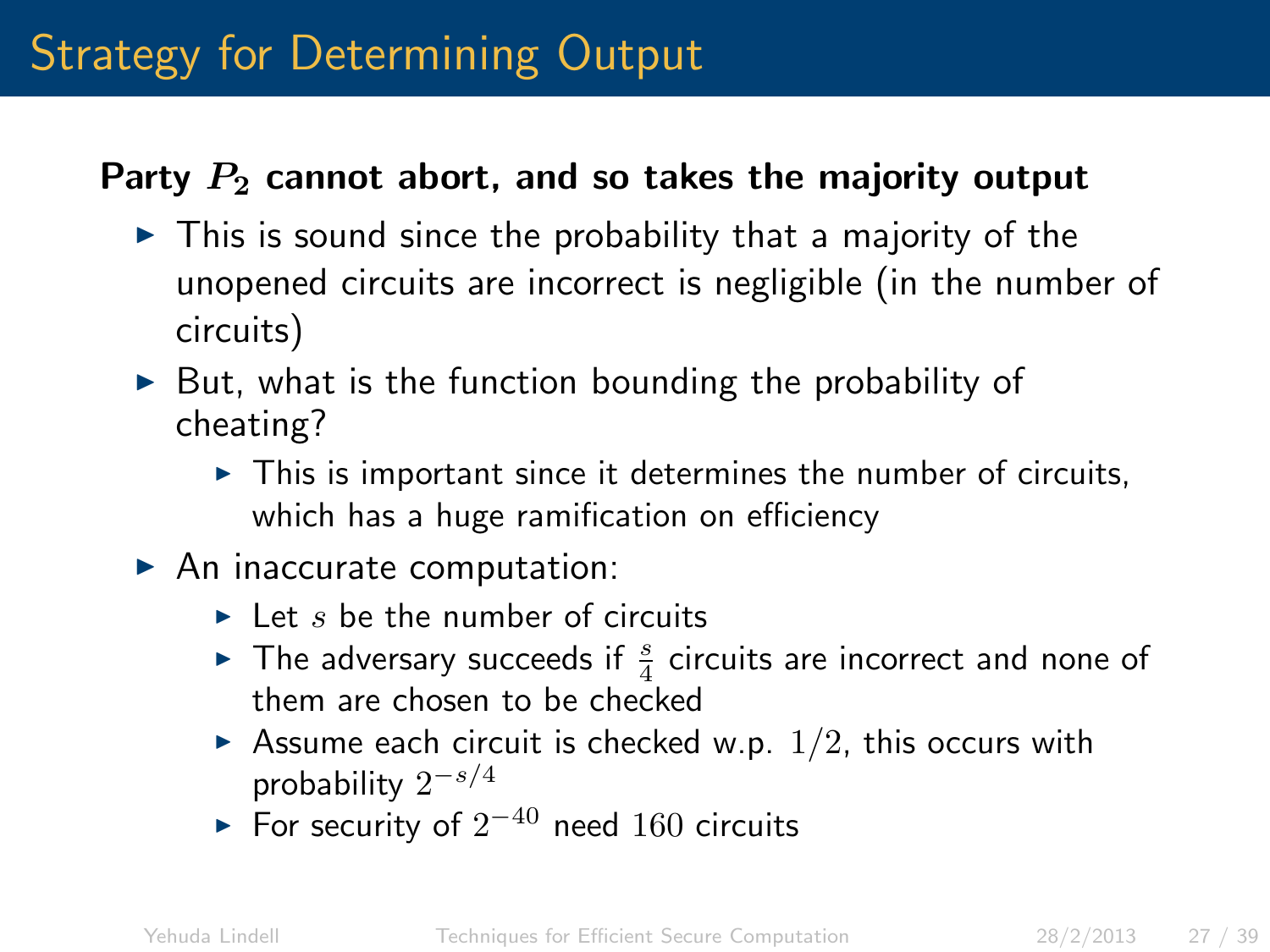- ► In [LP07] a non-tight bound of  $2^{-s/17}$  overall was proven
	- $\triangleright$  We didn't fully appreciate the ramification of this at the time
- ► In [LP11] this was improved to  $2^{-0.311s}$  and so 128 circuits suffice
- In [sS11] it was shown that by checking  $60\%$  of the circuits, this can be further improved to  $2^{-0.32s}$  and so 125 circuits suffice
	- In  $[sS11]$ , they show that this is **optimal** and thus cut-and-choose for Yao is stuck at 125 times the cost of semi-honest Yao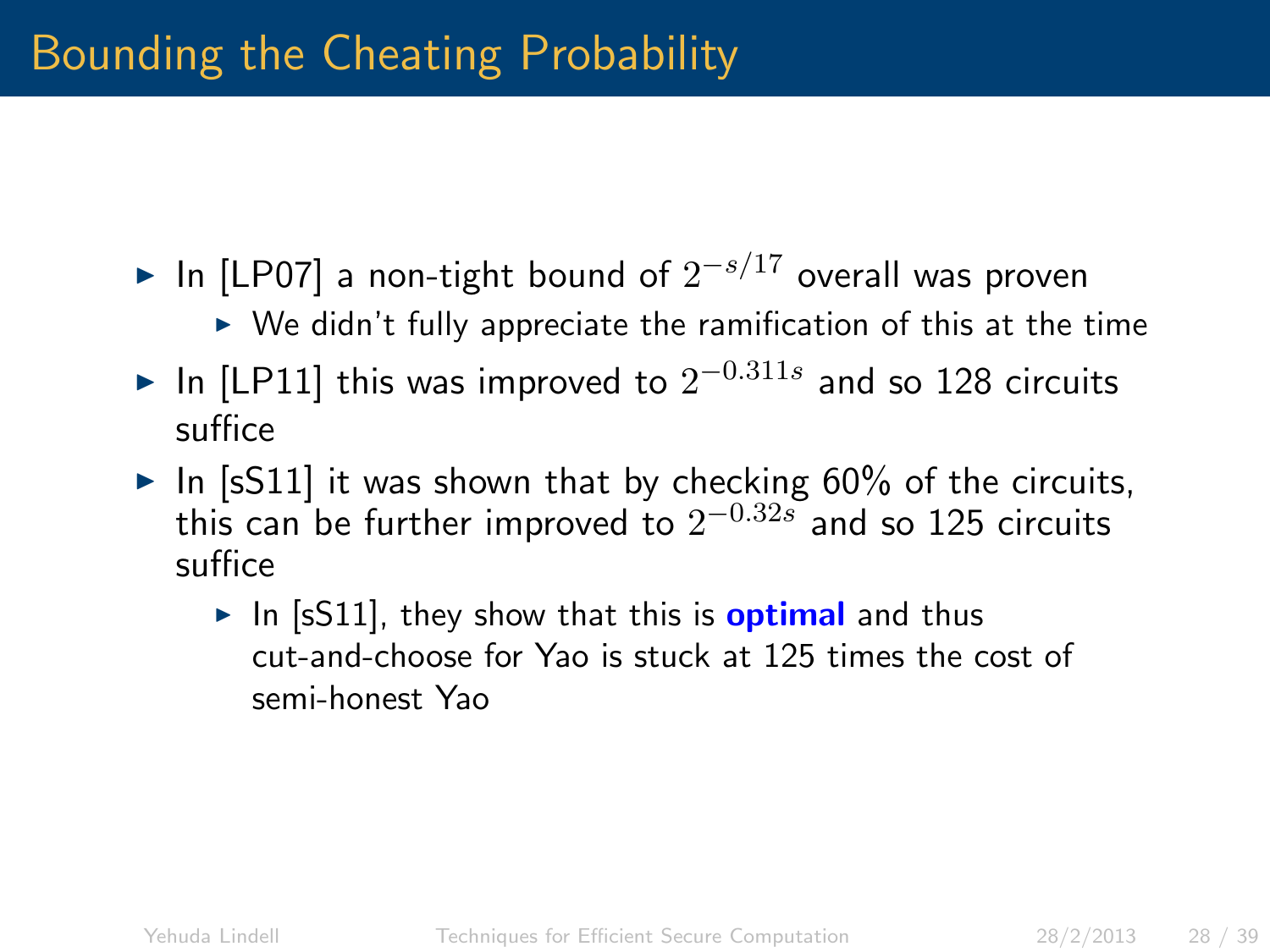#### Solving the Other Problems

- $\triangleright$   $P_2$ 's input consistency in all circuits: this is easily solved within regular oblivious transfer
- $\triangleright$  P<sub>1</sub>'s input consistency in all circuits: many different solutions (commitment sets, pseudorandom synthesizer and Diffie-Hellman proof, auxiliary circuits, and more)
- $\triangleright$  A circuit with a valid and invalid opening: commit to all the keys when sending the circuit (commitment may be implicit as well)
- $\triangleright$  Selective bit attack: randomize the inputs [LP07], or incorporate the input keys for  $P_1$  into the checks [LP11]

#### Solving these problems more efficiently is a very active area of research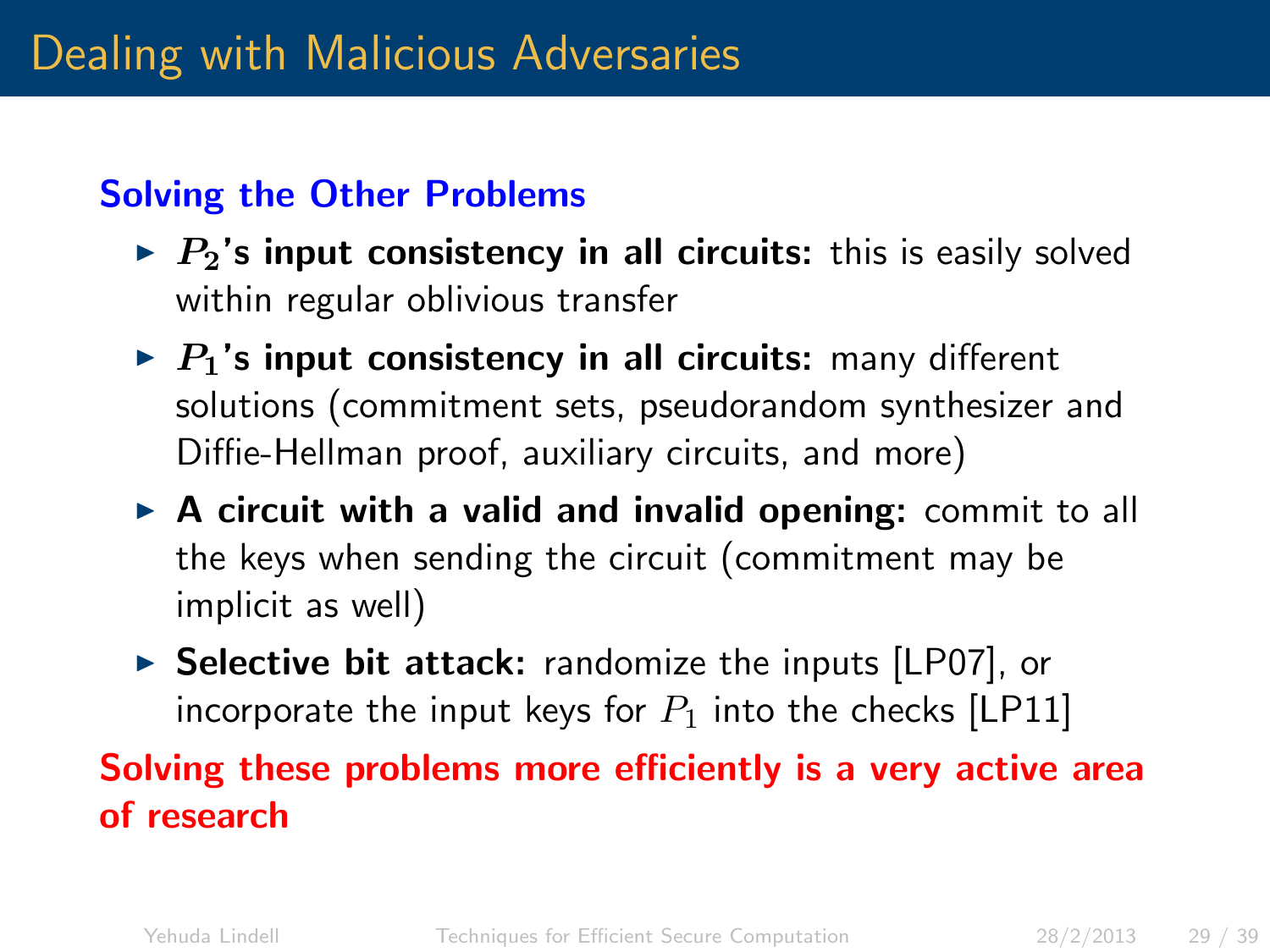#### The Problem of Bandwidth An Optimization

- $\triangleright$  For a circuit of 50,000 gates, 125 copies of the circuits requires sending about 400 MB (and in practice even more)
	- $\blacktriangleright$  In many cases, this will be the bottleneck (especially over the Internet)
- $\triangleright$  An optimization proposed by [GMS08]:
	- $\blacktriangleright$  P<sub>1</sub> chooses a random  $r_i$  for the *i*th garbling and generates the garbled circuit using randomness  $PRG(r_i)$
	- $\triangleright$  P<sub>1</sub> sends P<sub>2</sub> a collision-resistant hash of the garbled circuits
	- $\blacktriangleright$  To open the *i*th circuit,  $P_1$  sends the seed  $r_i$  only (and  $P_2$ checks the hash)
	- $\triangleright$  To evaluate the *i*th circuit,  $P_1$  sends the garbled circuit (and  $P_2$  checks the hash)
- $\triangleright$  This saves half of the communication (or even 60% using [sS11])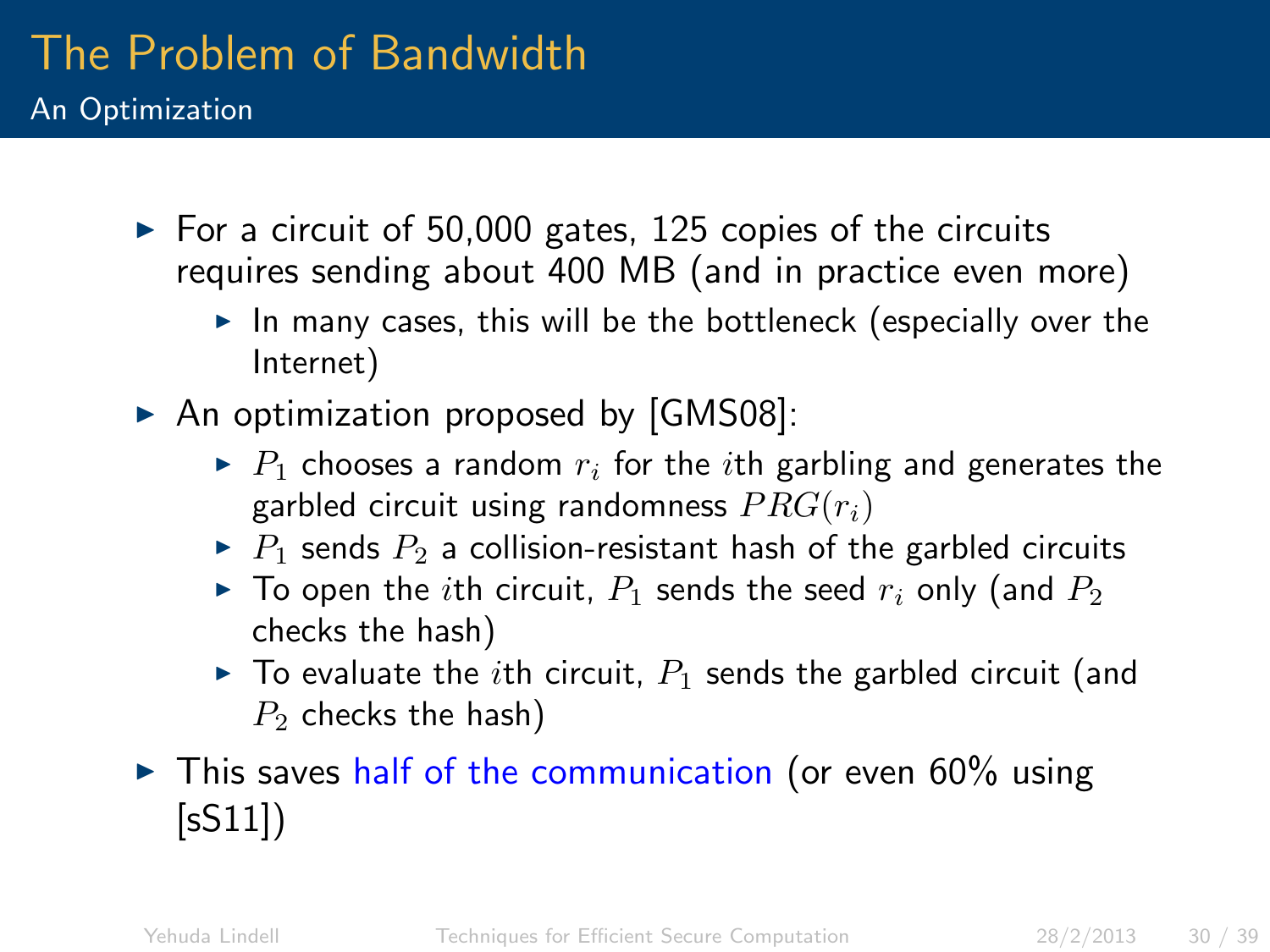#### Malicious Security via Yao's Garbled Circuits Where do we go from here?

- $\triangleright$  It is still possible to optimize the methods used to enforce input consistency and so on, but the bottleneck of 125 circuits cannot be broken
	- $\triangleright$  This means that unless massive parallelism is used, the cost of malicious security is going to be high
	- It seems that we have to abandon Yao to go further
- $\triangleright$  But, the proof of optimality of [sS11] assumes that the protocol works by opening and checking some percentage and taking the majority output from the evaluated circuits
- $\triangleright$  Can a variant of cut-and-choose be used to reduce the number of circuits?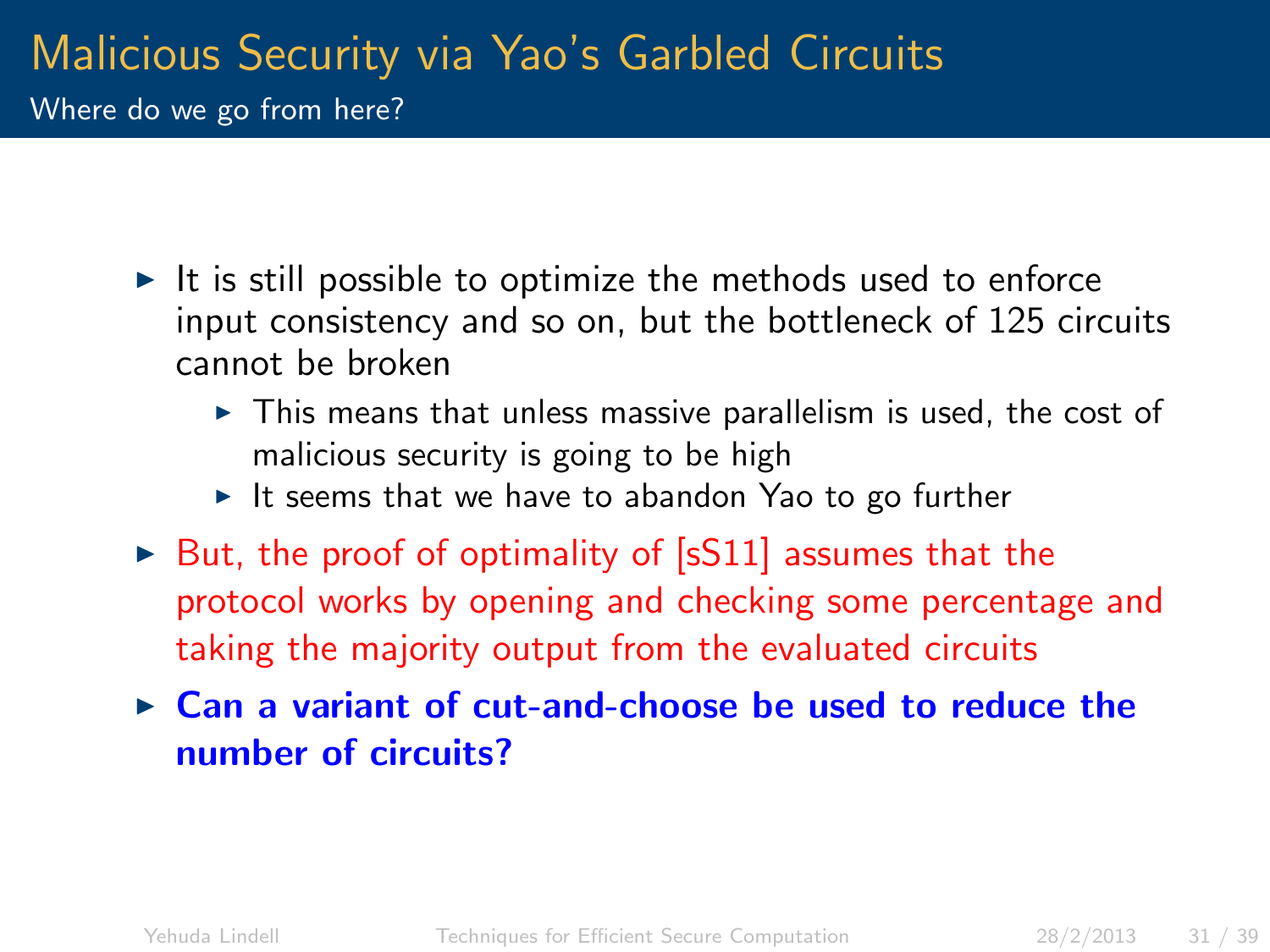### Cut-and-Choose Yao with Fewer Circuits [L13]

- Recall the problem: if  $P_2$  aborts when receiving inconsistent outputs, this can leak information to  $P_1$
- $\triangleright$  We want to design a strategy so that  $P_1$  can only cheat by making all of the checked circuits correct and all of the evaluated circuits incorrect
- If we succeed, then the cheating probability is just  $\begin{pmatrix} s \\ \frac{s}{2} \end{pmatrix}$  $\big)^{-1}$

► To get  $2^{-40}$  security, 44 circuits suffice

- $\triangleright$  To further improve this, we can have  $P_2$  choose each circuit to check/evaluate independently at random w.p.  $\frac{1}{2}$ 
	- ► This gives an error of  $2^{-40}$  with just 40 circuits!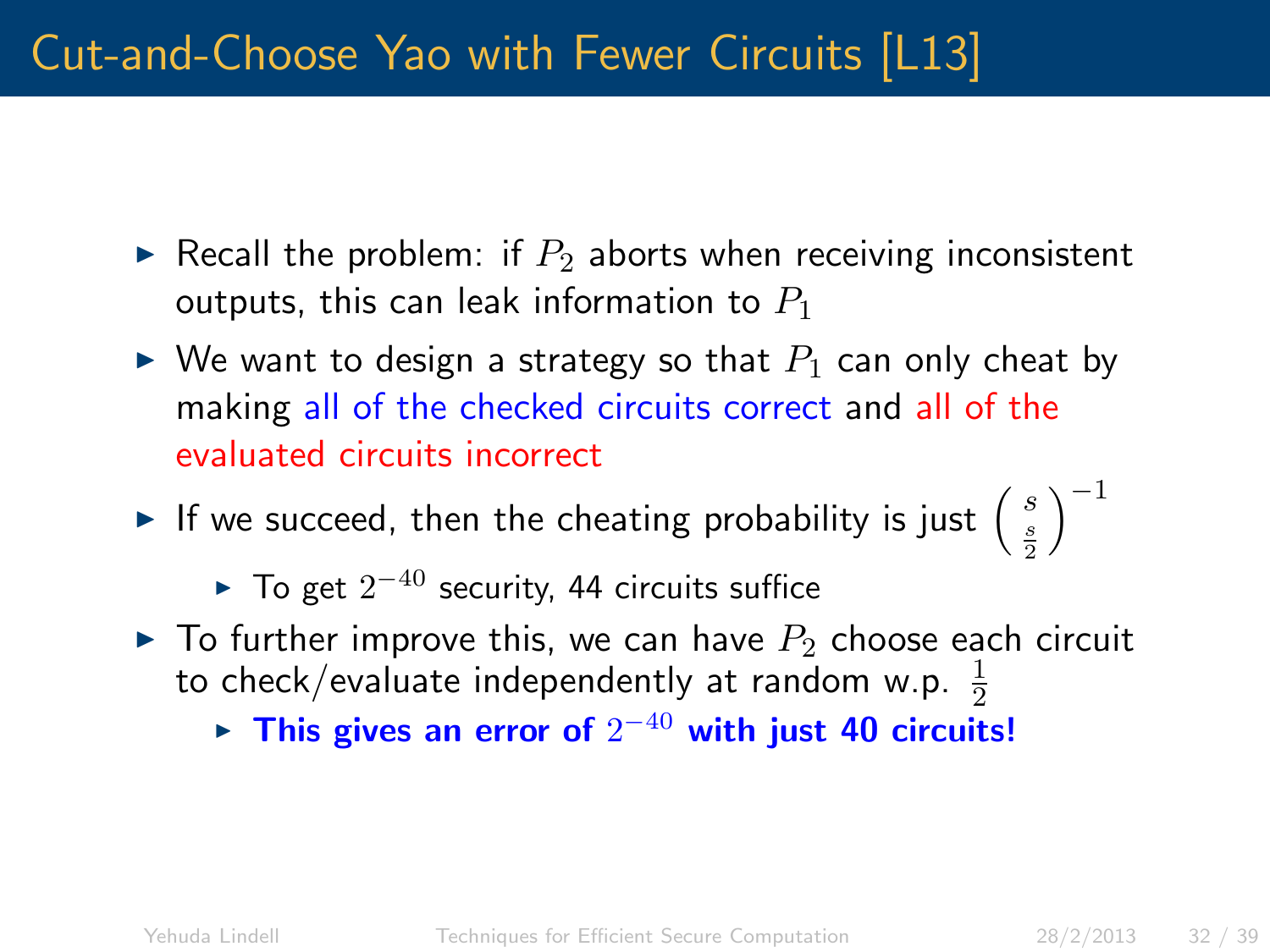The aim: make cheating possible only if all evaluated circuits are incorrect

- **Observation:** the problem occurs only if  $P_2$  receives *different* outputs
	- $\triangleright$  If not all the circuits evaluate, but the ones that do yield the same output then there is no problem
	- $\triangleright$  This holds because unless all evaluated circuits are incorrect. at least one is correct and so the output is correct
- $\triangleright$  The idea: if  $P_2$  receives different outputs, then it will learn  $P_1$ 's input  $x$ 
	- In this case,  $P_2$  can locally compute  $f(x, y)$  and obtain correct output
	- $\blacktriangleright$  We stress that  $P_1$  cannot know if  $P_2$  learned  $f(x, y)$  because all circuits had the same output or because it learned  $x$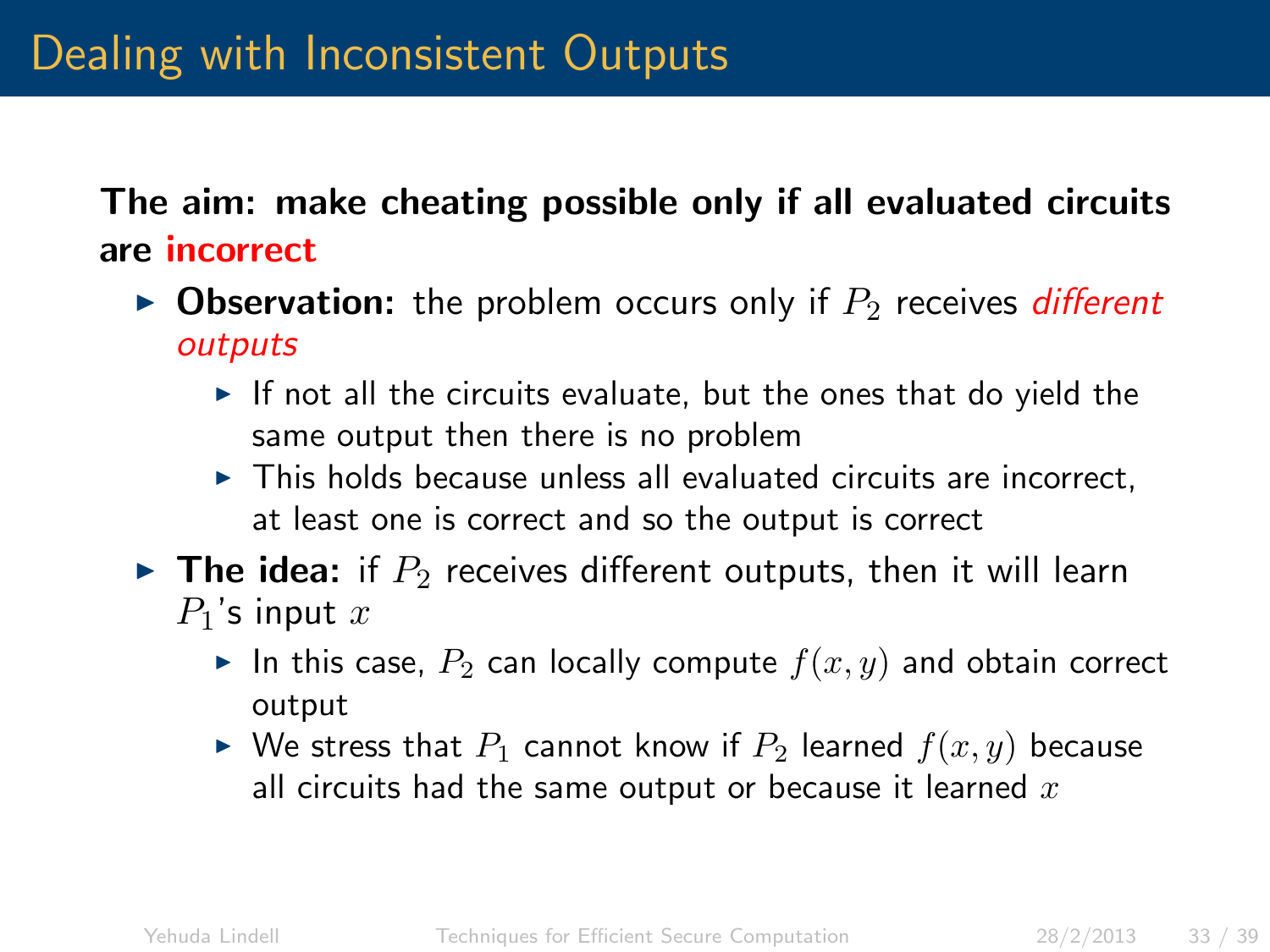#### Implementing the idea:

- $\triangleright$  The *i*th output wire must have the same garbled values in all circuits (checked by  $P_2$  in check circuits)
- $\blacktriangleright$  P<sub>2</sub> first evaluates all the evaluation circuits
- $\triangleright$  P<sub>1</sub> and P<sub>2</sub> run a new malicious-secure computation for a small circuit, as follows:
	- $\blacktriangleright$  P<sub>1</sub> inputs the same x as in the main computation
	- $\blacktriangleright$  P<sub>2</sub> inputs either garbage or two garbled values on a single wire
	- If  $P_2$ 's input is two garbled values, then  $P_2$  learns x
- $\blacktriangleright$  Following this,  $P_1$  opens the check circuits and  $P_2$  checks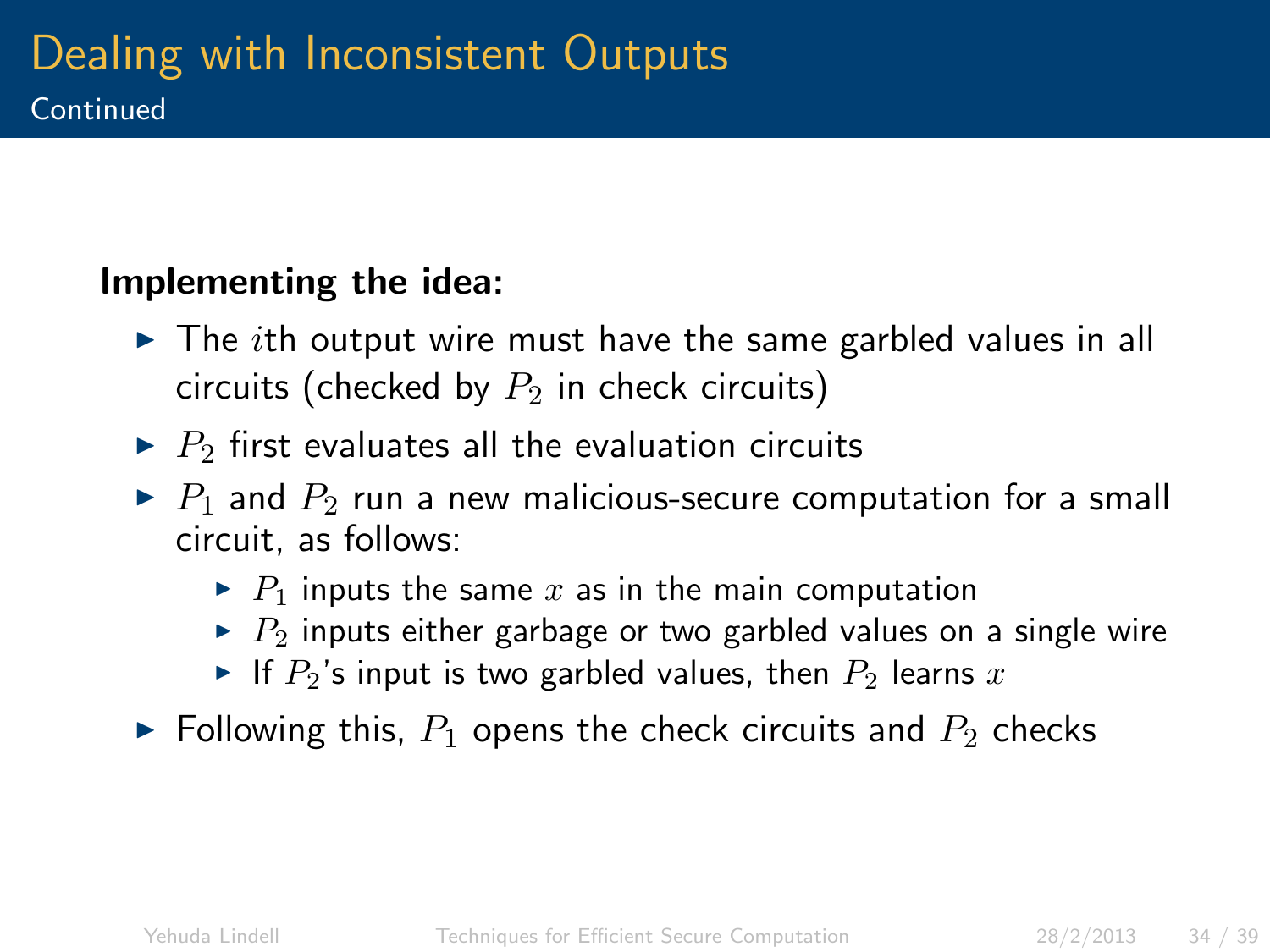### The New Secure Computation for a Small Circuit

- $\triangleright$  The secure computation used is one of the previous protocols, like [LP11]
- $\triangleright$  The circuit can be made very small, using a specific design (see the paper)
	- ► To be concrete:  $2m + \ell 1$  non-XOR gates, where m is the output length and  $\ell$  is the input length
- $\blacktriangleright$  The proof that  $P_1$  uses the same x as before is just a regular **input consistency check** that is applied anyway to the main secure computation
	- $\triangleright$  The checks don't have any problem going across different circuits
	- $\triangleright$  We proved our protocol using the method of [LP11] but believe that others will work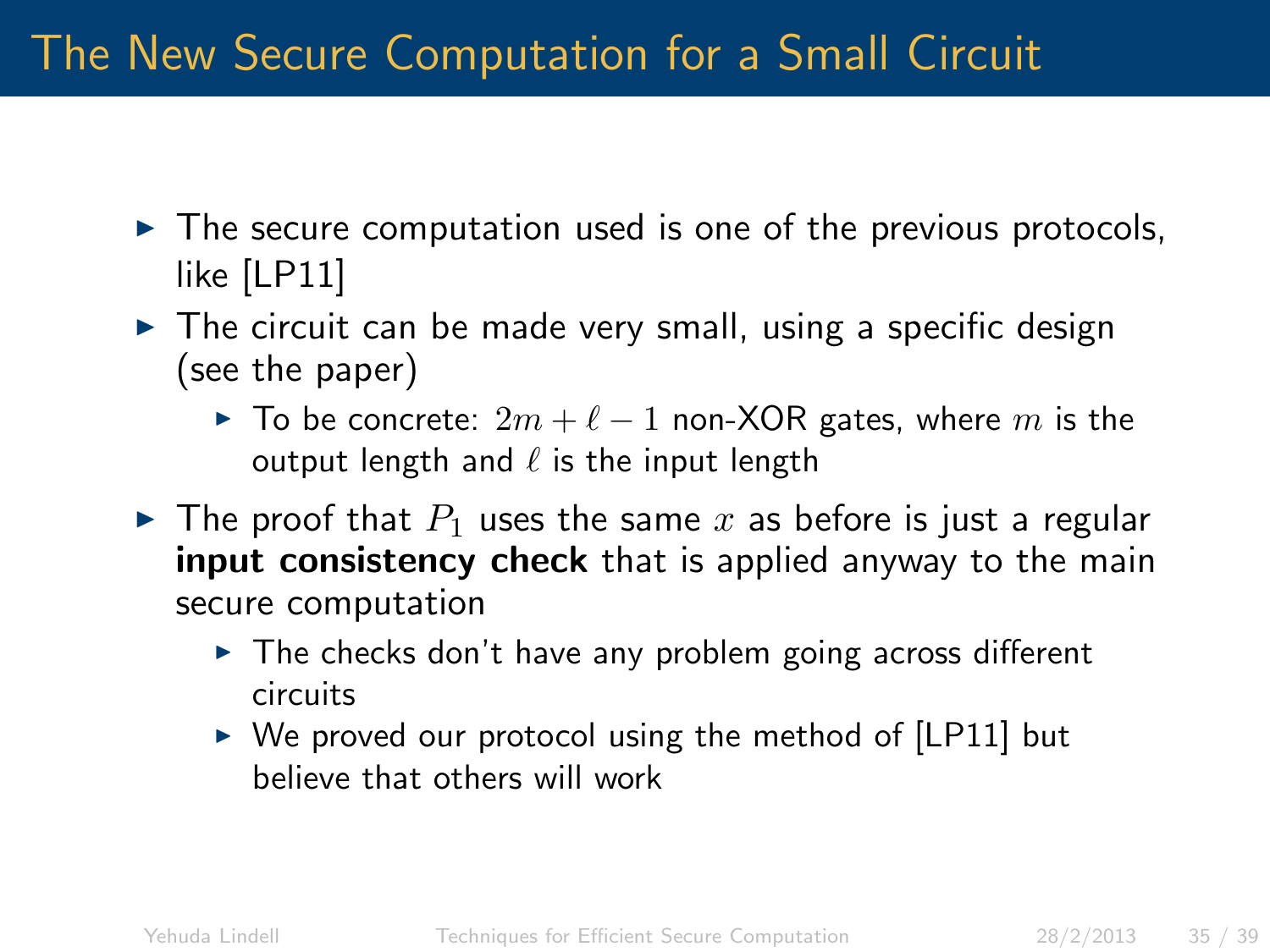### Conclusions – Malicious Yao with Fewer Circuits

#### $\triangleright$  We can now achieve malicious security with much fewer circuits

- ► For error  $2^{-40}$  it suffices to send 40 circuits
- $\triangleright$  Together with existing optimizations and techniques, this gives us very fast security for malicious adversaries

#### $\blacktriangleright$  The big question:

- $\triangleright$  What else can be improved and optimized?
- $\blacktriangleright$  I conjecture that we are not finished with Yao yet!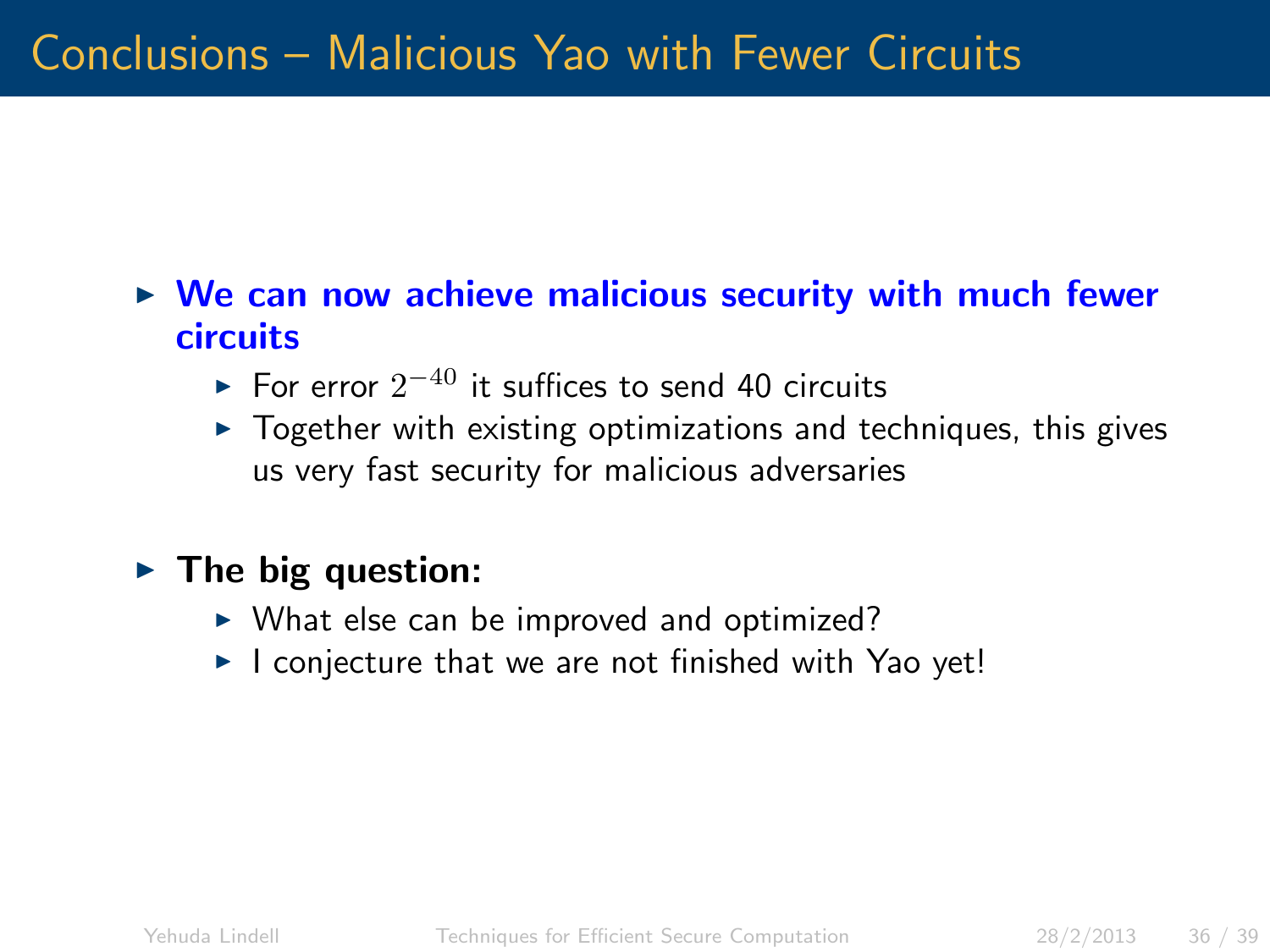The **MPC Lounge** has just been opened:

- $\triangleright$  The aim of the lounge is to be a resource on efficient secure computation
- $\blacktriangleright$  The lounge has a Wiki, a blog, and pointers to resources
- It is rather empty right now, but we hope that within the next few months it will fill out
- $\triangleright$  Go to mpclounge.org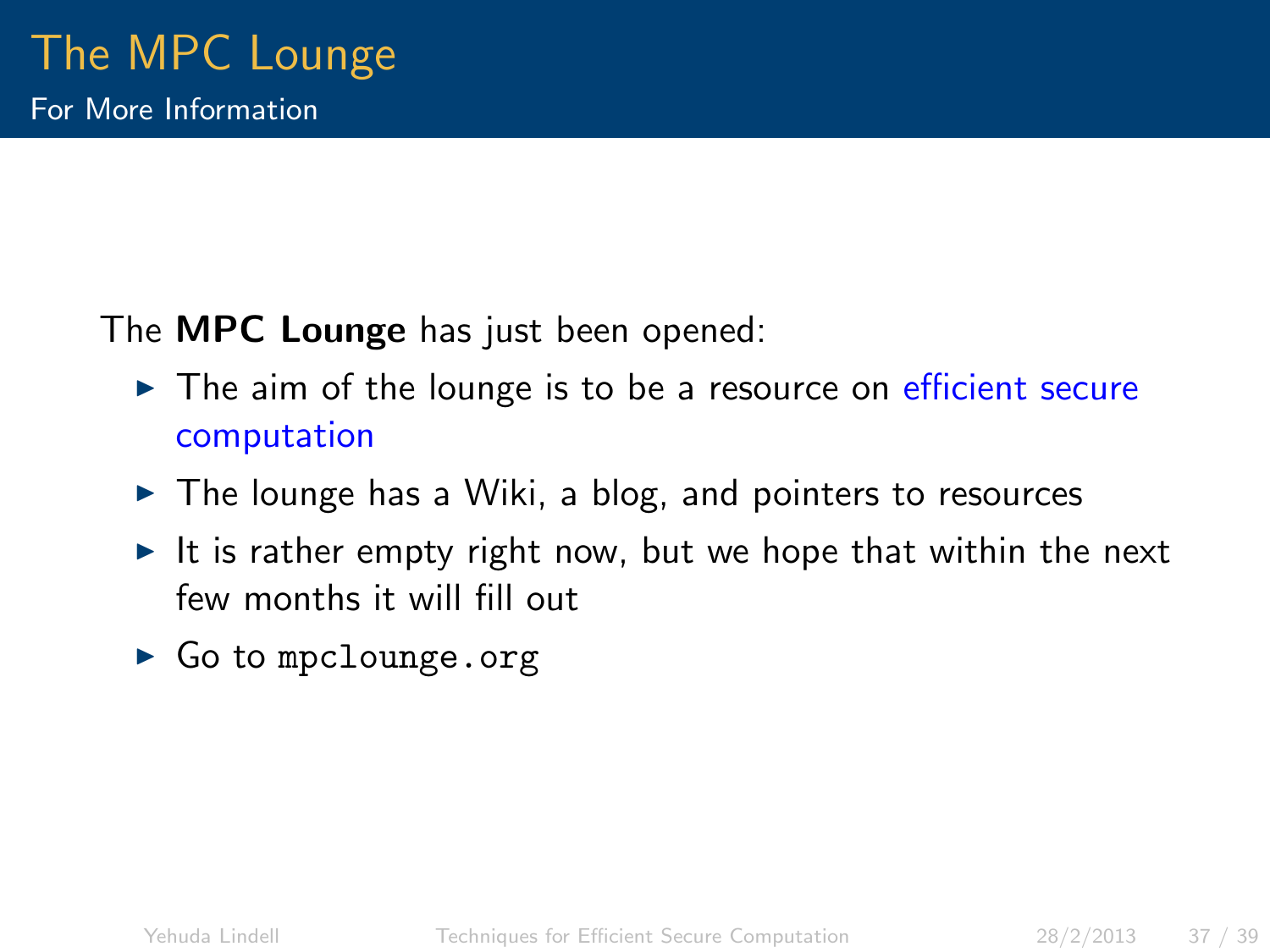- $\triangleright$  Efficient secure computation is a reality: there is interest and we have fast protocols
	- $\blacktriangleright$  I strongly believe that we will start seeing secure computation in use in the near future
- $\triangleright$  Yao's garbled circuits can yield very fast protocols, but there is still more to do
- $\triangleright$  We have considered only one approach in this talk (garbled circuits):
	- $\triangleright$  There are a number of very important other approaches [NO09,IPS09,DO10,LOP11,BDOZ11,NNOS12,DPSZ12]
- $\triangleright$  Follow this exciting field and join us: the pace is fast and the competition is growing, but we are doing things that we never believed possible just a few years ago!